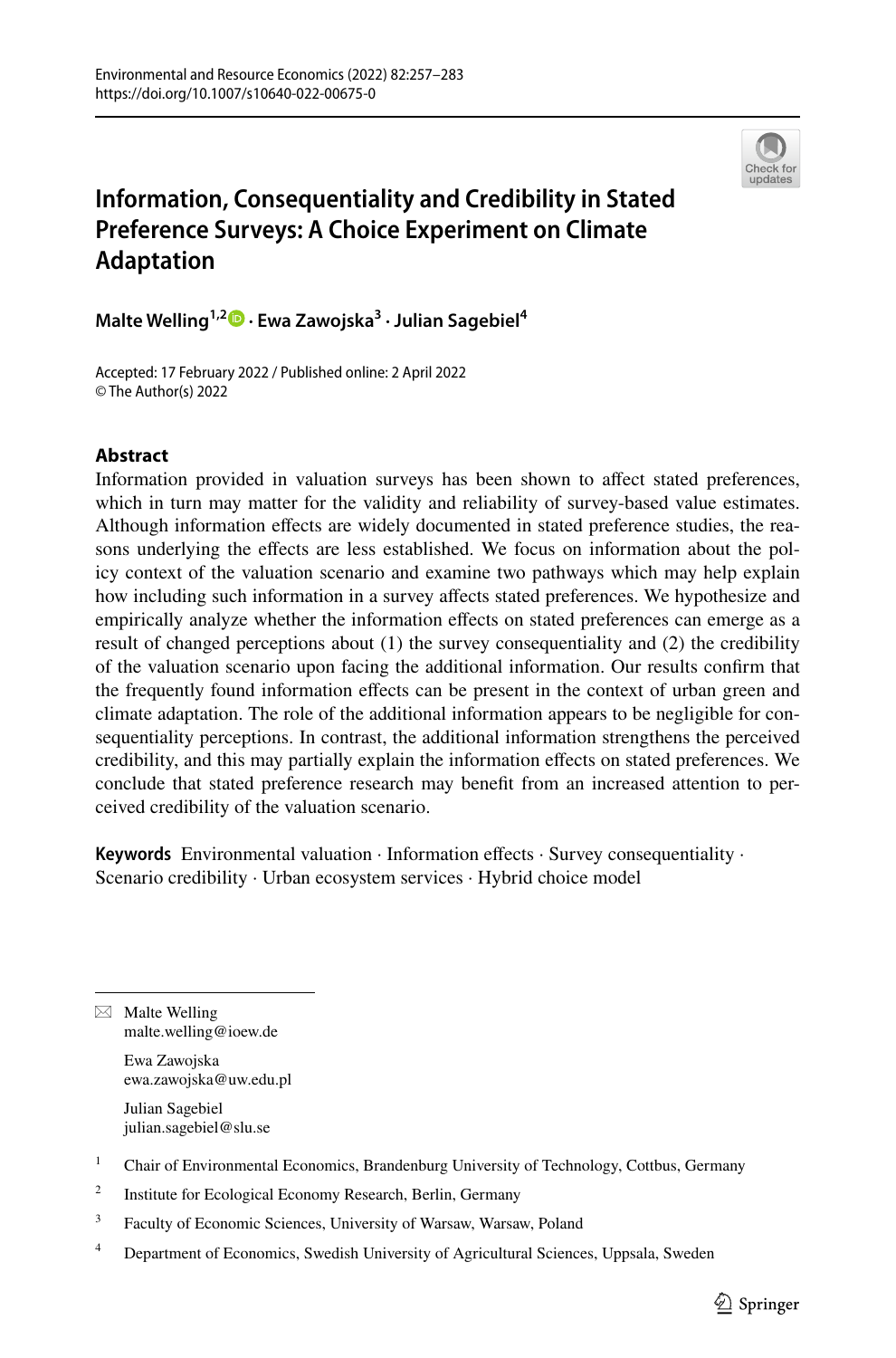## **1 Introduction**

Stated preference surveys are used to measure the value of public goods to society. Despite their broad application in environmental economics and other areas, a remaining concern is the validity and reliability of stated preference value estimates. One of several factors shown to matter for stated preferences and potentially afecting the validity and reliability of the value estimates is the type and amount of information provided to survey respondents before preference elicitation (Blomquist and Whitehead [1998](#page-24-0); Munro and Hanley [2001;](#page-25-0) Johnston et al. [2017](#page-25-1)). While the importance of diferent types of information provision is well established, less is known about the mechanisms underlying the frequently found efects of information on stated preferences. Based on an empirical study with varying information about the policy context of the valuation scenario, this paper investigates two new potential pathways of the information-induced efects on stated preferences.

How changes in provided information afect stated preferences has been researched for many years (e.g., Hoevenagel and van der Linden [1993;](#page-25-2) Munro and Hanley [2001](#page-25-0); Czajkowski et al. [2016](#page-24-1)). The literature reports varying magnitudes and directions of such information efects. Importantly, the investigations difer in the type of information studied, which may contribute to diferences in magnitudes, directions and underlying pathways of the efects. Our study focuses on descriptive information about the valuation scenario intended to increase respondents' knowledge about the evaluated good, by specifying the current state or the content, extent, expected outcomes, policy context or mechanism of the proposed policy change. We refer to text conveying such information in a survey as information scripts throughout the paper. Our empirical analysis is based on information about the policy context of the valuation scenario in particular. We do not consider other types of survey scripts investigated in the stated preference literature that change respondents' knowledge about economic incentives underlying their responses or provide any other technical information related to the preference elicitation task.<sup>[1](#page-1-0)</sup>

We aim to investigate two new potential pathways how the provision of information about the policy context of the valuation scenario may afect stated preferences. First, it may change respondents' perceptions of the survey consequentiality, which, in turn, can matter for stated preferences. A survey is consequential when there is a positive probability that the survey results will infuence the decision of policy makers regarding the provision of the considered good and the collection of the payment related to this provision (Carson and Groves [2007;](#page-24-2) Johnston et al. [2017](#page-25-1)). Second, the information may afect respondents' perceptions of the credibility of the scenario considered for the valuation, and this in turn can infuence stated preferences. Johnston et al. [\(2017](#page-25-1)) note that the valuation scenario should be seen as credible by respondents in order to derive valid value estimates from stated preference surveys. If the provision of information about the policy context of the valuation scenario afects perceptions of consequentiality and credibility, and the shifts in

<span id="page-1-0"></span> $1$  For instance, cheap talk scripts, as proposed by Cummings and Taylor ([1999\)](#page-24-3), intend to reduce hypothetical bias of value estimates by explicitly informing respondents about this possible bias and asking them to take it into account when stating their preferences. Ladenburg and Olsen ([2014\)](#page-25-3) suggest including scripts that remind respondents about the opt-out alternative to mitigate hypothetical bias in surveys with a sequence of multiple preference elicitation tasks. Other studies try to convince respondents that the survey is consequential through scripts describing potential consequences of the survey outcome (e.g., Czajkowski et al. [2017](#page-25-4); Oehlmann and Meyerhoff 2017) or provide detailed information what survey results would be shared with policymakers (e.g., Vossler et al. [2018](#page-26-0)).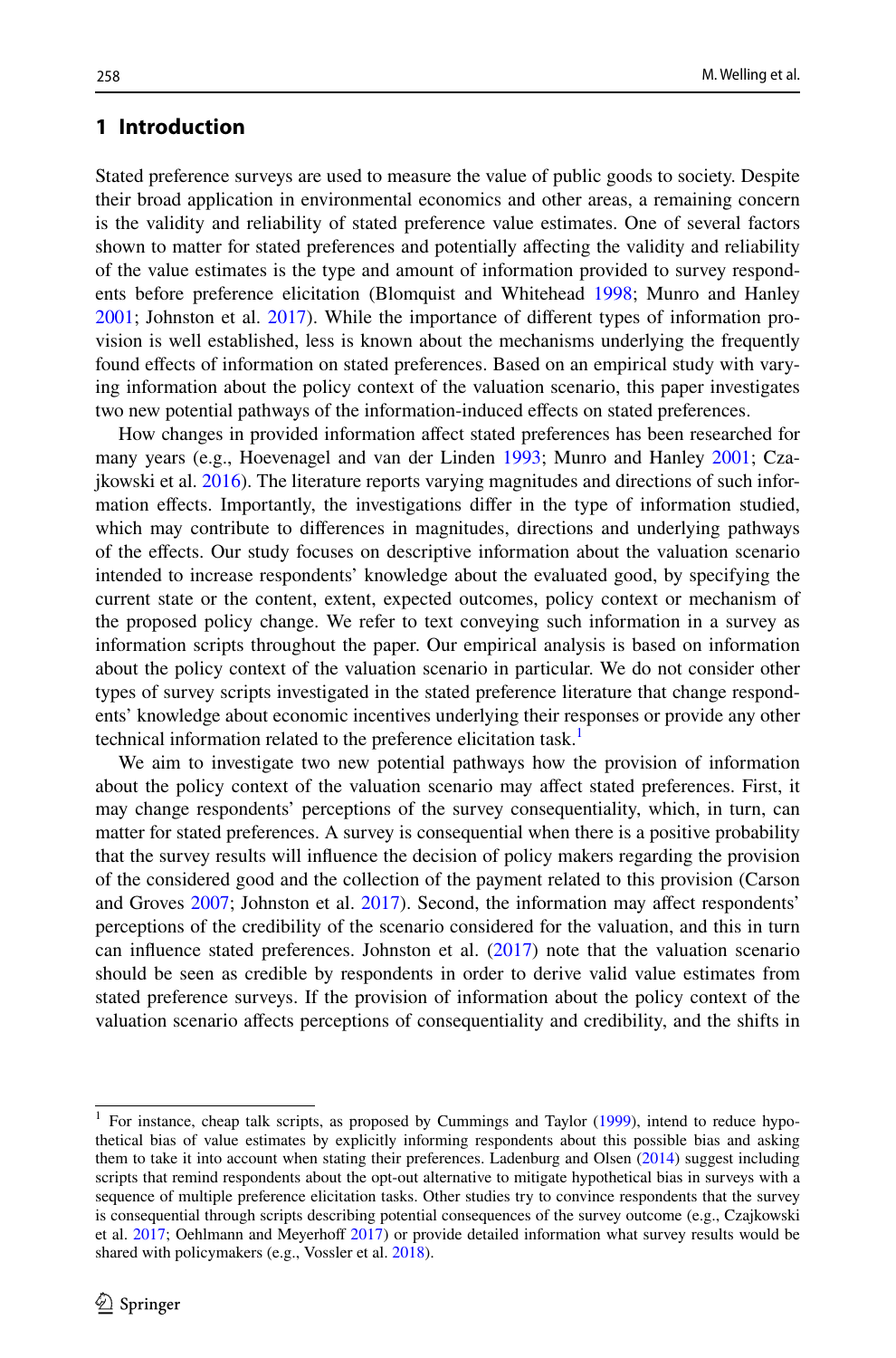the perceptions in turn afect stated preferences, these two pathways may explain parts of the effects of the information provision on stated preferences.

This study utilizes data from a discrete choice experiment survey conducted in April and May 2019 on a representative sample of 1276 residents of the city of Bremen in Germany. The survey elicits respondents' preferences towards extending urban green spaces as a climate change adaptation measure. To address the research question, we design two randomly assigned survey versions that difer with respect to the information displayed before eliciting preferences. Both versions provide necessary information for understanding the valuation scenario. One version, in addition, presents extended information about the scenario's policy context. We estimate mixed logit and hybrid mixed logit models to analyze how the additional information afects stated preferences, how it shifts consequentiality and credibility perceptions, and how these perceptions matter for stated preferences.

Our study uses a new approach for analyzing how changes in the information about the valuation scenario can afect stated preferences, by applying the hybrid mixed logit framework to gain a new perspective on the pathways of information efects. Our results can deliver important insights for stated preference practitioners in constructing balanced information scripts. Understanding mechanisms that lead information efects to emerge is essential for correctly designing stated preference studies and for obtaining valid value estimates to support public decision making. Information provided on the policy context of the valuation scenario could plausibly afect perceptions of consequentiality and credibility. Findings on the importance of these pathways in explaining information efects can guide decisions on what information to include. Moreover, the study contributes to the line of research on the validity of stated preference methods. It provides additional evidence on the role of consequentiality perceptions and the little studied credibility perceptions for willingness to pay for a public policy project. Results may inform stated preference practitioners on whether and how these desirable characteristics of a valuation survey can be strengthened with specifc information scripts.

Scripts in stated preference surveys involve many types of information, which can matter for the consequentiality and credibility perceptions. Although our empirical case study focuses on the sensitivity of stated preferences to variations in the information about the policy context of the valuation scenario, the studied pathways of consequentiality and credibility are likely also relevant for explaining effects on stated preferences induced by other types of information. While the role of survey scripts for perceived consequentiality has been given extensive attention in the recent stated preference literature, perceived credibility has been less scrutinised. For instance, survey scripts intended to strengthen consequentiality by informing that the results will be available to decision-makers (as examined, e.g., in Lloyd-Smith et al. [\(2019](#page-25-5)) and Zheng et al. [\(2021](#page-26-1))) may afect credibility perceptions. The pathways of consequentiality and credibility may play a role in the efects of information going beyond the types of scripts in the focus of this paper.

## <span id="page-2-0"></span>**2 Information Efects, Consequentiality and Credibility**

For many years, stated preference reseachers have studied the efects of information on stated preferences, including information about the current state or the content, extent, expected outcomes, policy context or mechanism of the proposed policy change of the valuation scenario. The majority of the studies fnd that extending such information increases the value estimates for a range of environmental goods like forest and moorland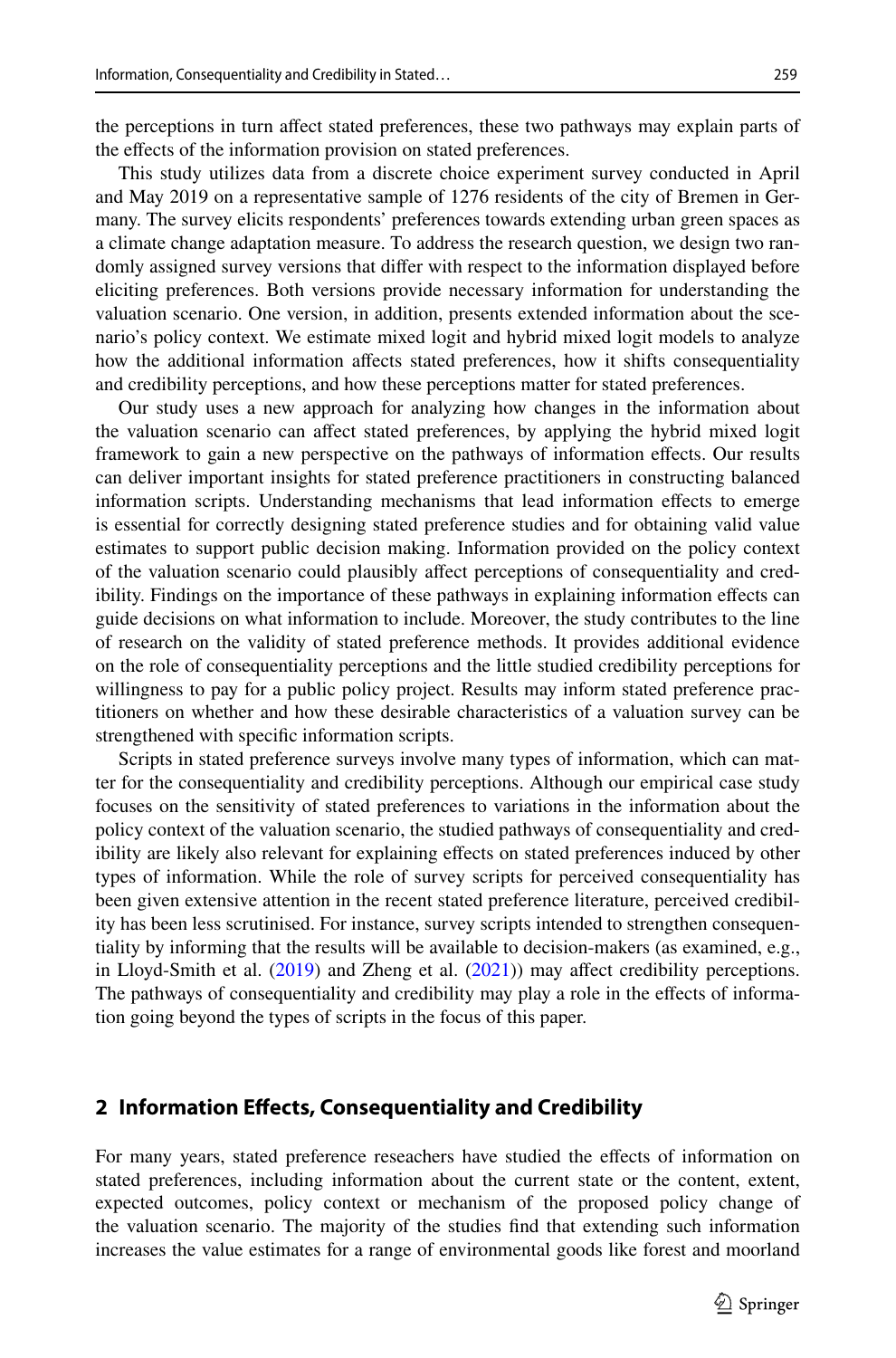management, water quality, and species conservation (e.g., Hoevenagel and van der Linden [1993;](#page-25-2) Munro and Hanley [2001](#page-25-0); Bateman and Mawby [2004](#page-24-5); Rambonilaza and Brahic [2016;](#page-25-6) Vanermen et al. [2021\)](#page-26-2). Yet, the empirical evidence is not consistent. A few studies report no or very limited efects of such additional information (e.g., Berrens et al. [2004;](#page-24-6) Mac-Millan et al. [2006](#page-25-7); Needham et al. [2018\)](#page-25-8). Varying the way how the information is provided is also shown to afect stated preferences. Ajzen et al. ([1996\)](#page-24-7) fnd that an information script using stronger arguments has a larger efect on willingness to pay, Czajkowski et al. [\(2016](#page-24-1)) observe a diference in stated preferences between a less and more positively framed information script, and in the study by Yang and Hobbs  $(2020)$  $(2020)$  a narrative rather than a scientifc information script leads to larger willingness to pay estimates.

The literature does not provide a consistent explanation for the efects of extended information about the valuation scenario on stated preferences. The efects can emerge through various pathways. Munro and Hanley ([2001\)](#page-25-0) argue that respondents rationally adapt their decisions after learning about the benefts from the environmental good, which leads to higher value estimates. Similarly, Bergstrom et al. [\(1990](#page-24-8)) develop a theoretical model showing that information about the benefts derived from the environmental good can infuence willingness to pay by altering the perceived marginal utility from the good. This is in line with the results obtained by Hoehn and Randall ([2002\)](#page-25-9) and Hasselström and Håkansson [\(2014](#page-25-10)) that the additional information affects only those respondents for whom the information is new, and it aligns with the fndings that the efect of the additional information is particularly strong for goods that are unfamiliar (Bateman and Mawby [2004](#page-24-5)) and of high personal relevance (Ajzen et al. [1996](#page-24-7)).

As a diferent explanation, Hoevenagel and van der Linden [\(1993](#page-25-2)) suggest that respondents use availability heuristics, as specifed by Tversky and Kahneman [\(1974](#page-26-4)), to simplify the preference elicitation task: respondents assign greater importance to attributes with more extensive information. Other authors explain information efects with directional context efects: the survey methodology literature fnds that questions displayed earlier in a questionnaire may provide an interpretative framework infuencing responses to questions asked further in the survey (Tourangeau and Rasinski [1988](#page-26-5); Tourangeau et al. [2000;](#page-26-6) Moore [2002;](#page-25-11) Dillman [2011\)](#page-25-12). In the context of stated preferences, Pouta [\(2004](#page-25-13)) and Liebe et al. ([2016\)](#page-25-14) show that asking attitudinal questions before eliciting preferences can increase the value estimates. Information scripts may provide a similar interpretative framework. Finally, experimenter demand efects could explain the infuence of information scripts. This concept refers to respondents adapting their behavior according to cues about how the experimenter may expect them to behave (Quidt et al. [2018\)](#page-25-15). Information scripts could constitute such a cue for respondents about expected responses in a preference elicitation task.

We argue there could be other possible pathways leading to effects of information about the valuation scenario, which, to the best of our knowledge, have not been addressed in the stated preference literature so far. One of such pathways is that information scripts may afect respondents' perceptions of the survey consequentiality, which, in turn, can matter for stated preferences. Consequentiality has been identifed as a necessary condition for truthful preference disclosure and, therefore, is required for valid value estimates (e.g., Vossler et al. [2012;](#page-26-7) Carson et al. [2014\)](#page-24-9). In a consequential survey, a respondent believes that the survey results may infuence the decision of policy makers regarding the provision of the considered good and the collection of the payment related to this provision (Carson and Groves [2007](#page-24-2); Johnston et al. [2017](#page-25-1)). Most previous studies fnd that stated preference value estimates increase with the strength of the consequentiality belief (Herriges et al. [2010;](#page-25-16) Vossler and Watson [2013](#page-26-8); Groothuis et al. [2017](#page-25-17); Vossler et al. [2018\)](#page-26-0). However,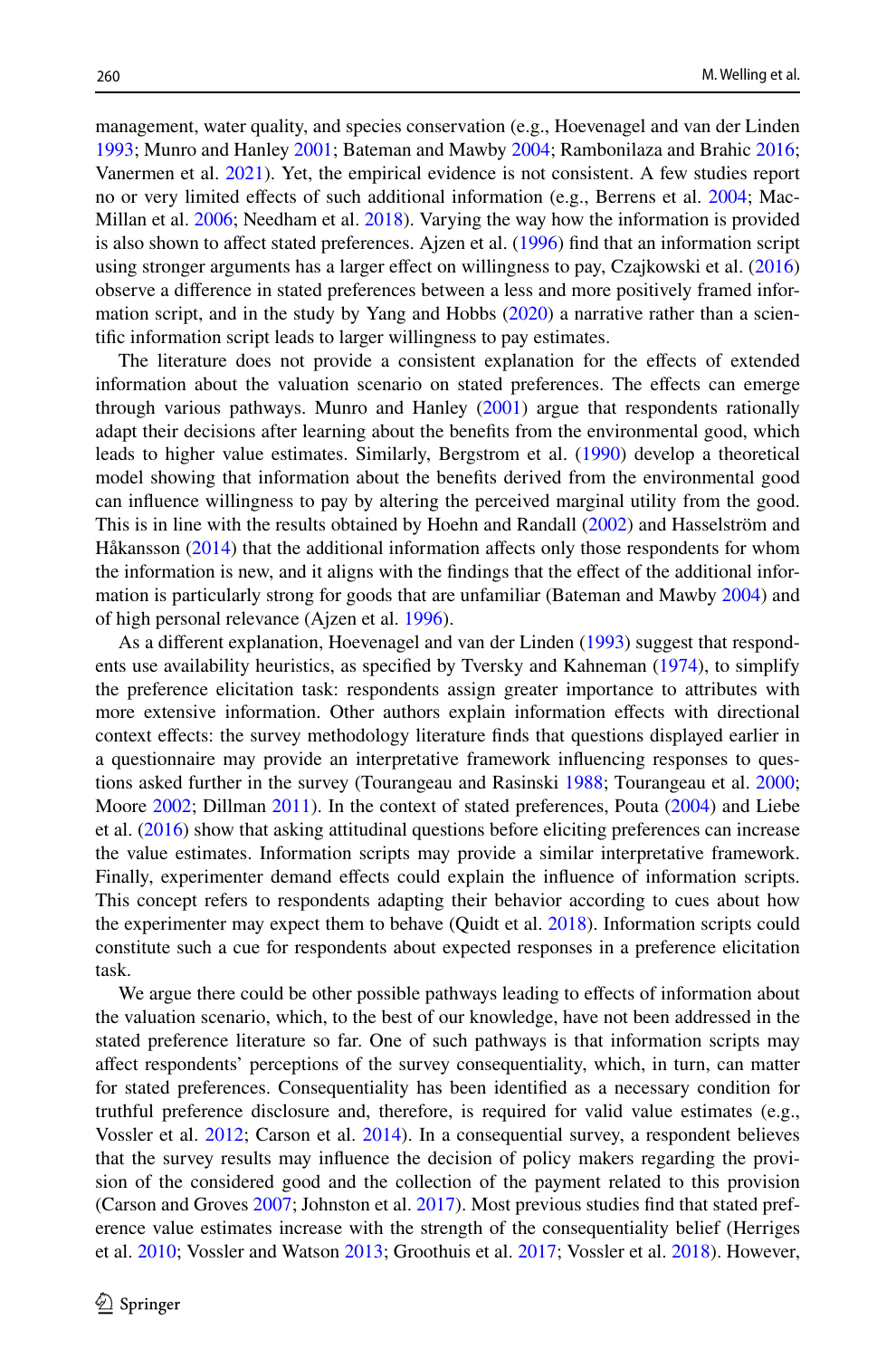some studies find no relationship (Broadbent [2012](#page-24-10); Oehlmann and Meyerhoff [2017\)](#page-25-4) or observe value estimates to decrease with stronger consequentiality beliefs (Vossler et al. [2012\)](#page-26-7). If information scripts infuence consequentiality perceptions (as some consequentiality scripts are shown to do; e.g., Oehlmann and Meyerhoff  $2017$ ), the effects of information scripts on stated preferences could be partly explained by this indirect pathway of shifted consequentiality perceptions.

Another unexplored pathway could be through respondents' perceptions of the credibility of a valuation scenario considered in the survey. These perceptions are likely infuenced by the information scripts discussed here and at the same time they may afect stated preferences. Credibility of the valuation scenario is a desired feature of a survey and important for valid value estimates (Flores and Strong [2007;](#page-25-18) Johnston et al. [2017\)](#page-25-1). Kataria et al. ([2012\)](#page-25-19) investigate to what extent respondents believe in the provided information about the current state and the policy change. They fnd that respondents who view the information as more credible have a higher willingness to pay for improving river water quality. In contrast, Vasquez et al. [\(2019](#page-26-9)) do not fnd signifcantly diferent willingness to pay among respondents difering in the degree of how credible they perceive the presented current state of water quality. If information scripts infuence perceived credibility and these perceptions afect stated preferences, this pathway could also partly explain efects of the information on stated preferences.

Our study contributes to the reviewed literature in several ways. First, it delivers new insights into the frequently studied efects of the provision of additional information about the valuation scenario on stated preferences. Besides investigating how the commonly found information efects (e.g., Hoevenagel and van der Linden [1993](#page-25-2); Munro and Hanley [2001;](#page-25-0) Bateman and Mawby [2004](#page-24-5); Rambonilaza and Brahic [2016;](#page-25-6) Vanermen et al. [2021](#page-26-2)) transfer to urban green and information about the policy context of climate change adaptation, our study can also improve understanding of the mechanism of the efects by analyzing the two potential pathways of shifts in perceived consequentiality and credibility. To the best of our knowledge, no previous research has investigated the roles of consequentiality and credibility perceptions for explaining efects of information scripts on stated preferences. Second, our study extends the literature on survey consequentiality, which has been frequently examined in recent years because of its importance for the validity of value estimates (e.g., Herriges et al. [2010](#page-25-16); Vossler et al. [2012](#page-26-7); Vossler and Watson [2013](#page-26-8); Carson et al. [2014](#page-24-9); Vossler et al. [2018\)](#page-26-0). However, to the best of our knowledge, our study is the first to test whether information scripts can strengthen perceived consequentiality. Third, our investigation provides new insights into the role of perceived credibility of the valuation scenario. Although similarly important for the validity of value estimates, there have been few studies so far devoted to this question (Kataria et al. [2012](#page-25-19); Vasquez et al. [2019](#page-26-9)). Our results may help to clarify their inconsistent fndings on the relation between perceived credibility and willingness to pay, and our study is the frst to test whether information scripts can strengthen perceived credibility.

## **3 Empirical Data**

The survey was conducted in the German city of Bremen and implemented online. It elicited preferences of residents towards extending urban green spaces as a climate change adaptation measure. The value estimates were used in a cost-beneft analysis of the climate change adaptation strategy for the city. The survey provided respondents with detailed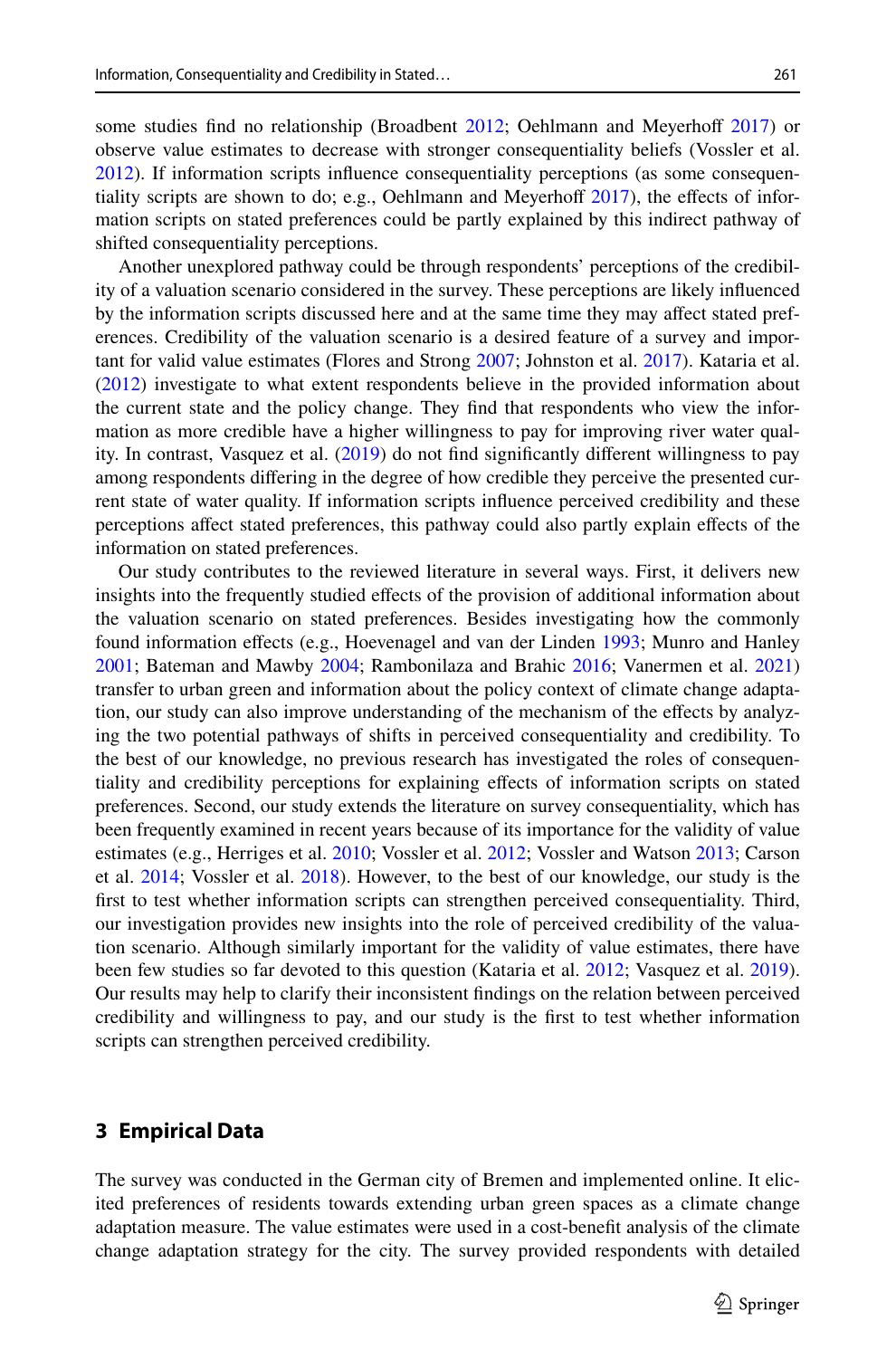information about the considered policy scenario and the attributes characterizing it. Half of respondents received additional contextual information about the climate change adaptation strategy of the city. After the presentation of the information, respondents participated in a discrete choice experiment. Follow-up questions queried about respondents' perceptions about the survey consequentiality and the credibility of the policy scenario. The questionnaire ended with socio-demographic questions.

#### **3.1 Discrete Choice Experiment**

The survey considered a citywide policy aimed at extending urban green spaces. The policy was characterized by fve attributes, as presented in Table [1.](#page-6-0) The fnal selection of the attributes, their levels and defnitions were guided by expert insights from the city administration collected in two workshops. The selection was tested in an online pretest with 115 respondents recruited from an online panel.

The attributes included the number of street trees per 100 meters, the share of green areas in the city's total area, the share of extensive green roofs (i.e., those with thin substratum), the share of intensive green roofs (i.e., those with thick substratum) and an annual cost per individual. Each of the four non-cost attributes took one of three possible levels. For each attribute, one of the levels corresponded to the current average level in the city. The two other levels represented extensions compared to the current situation. The status quo levels were derived from geographic information system data and were verifed by experts from Bremen's public administration. The monetary attribute was defned as a compulsory yearly payment for every resident of the city that the city would collect and spend exclusively on the development and maintenance of the urban green.

The attributes were explained in detail on separate screens of the survey prior to the discrete choice experiment. Respondents were informed about the current average levels in Bremen for each non-monetary attribute and these levels were labelled as "As today" in the discrete choice experiment.

The discrete choice experiment consisted of a sequence of nine choice tasks. Every task included two policy alternatives and a status quo alternative, out of which respondents were asked to choose their most preferred option. The right-hand side alternative was always the status quo labelled as Current state, with all non-cost attribute levels set to the current city average levels and no cost. The two policy alternatives involved changes to the current state and were named as Combination A and Combination B. The cost for the hypothetical alternatives ranged between 5 and 400 Euro. Figure [1](#page-7-0) shows an example choice task.

The design involved 36 choice tasks split into four blocks. Each respondent was presented with a randomly assigned block of nine choice tasks. The design was created with the Stata module dcreate, using the modified Fedorov algorithm to maximize the D-efficiency for dummy coded attributes in a multinominal logit model (Hole [2017\)](#page-25-20). Priors from the pretest were used. The design was compared to various other designs and tested via simulation in terms of efficiency and bias.

#### **3.2 Information Script Treatments**

Prior to the discrete choice experiment, all respondents were provided with information about the good to be valued and its characteristics. The information included a description of the fve attributes, current levels of the attributes in Bremen and expected efects of the proposed changes in the attribute levels on the cityscape, leisure usability, biodiversity,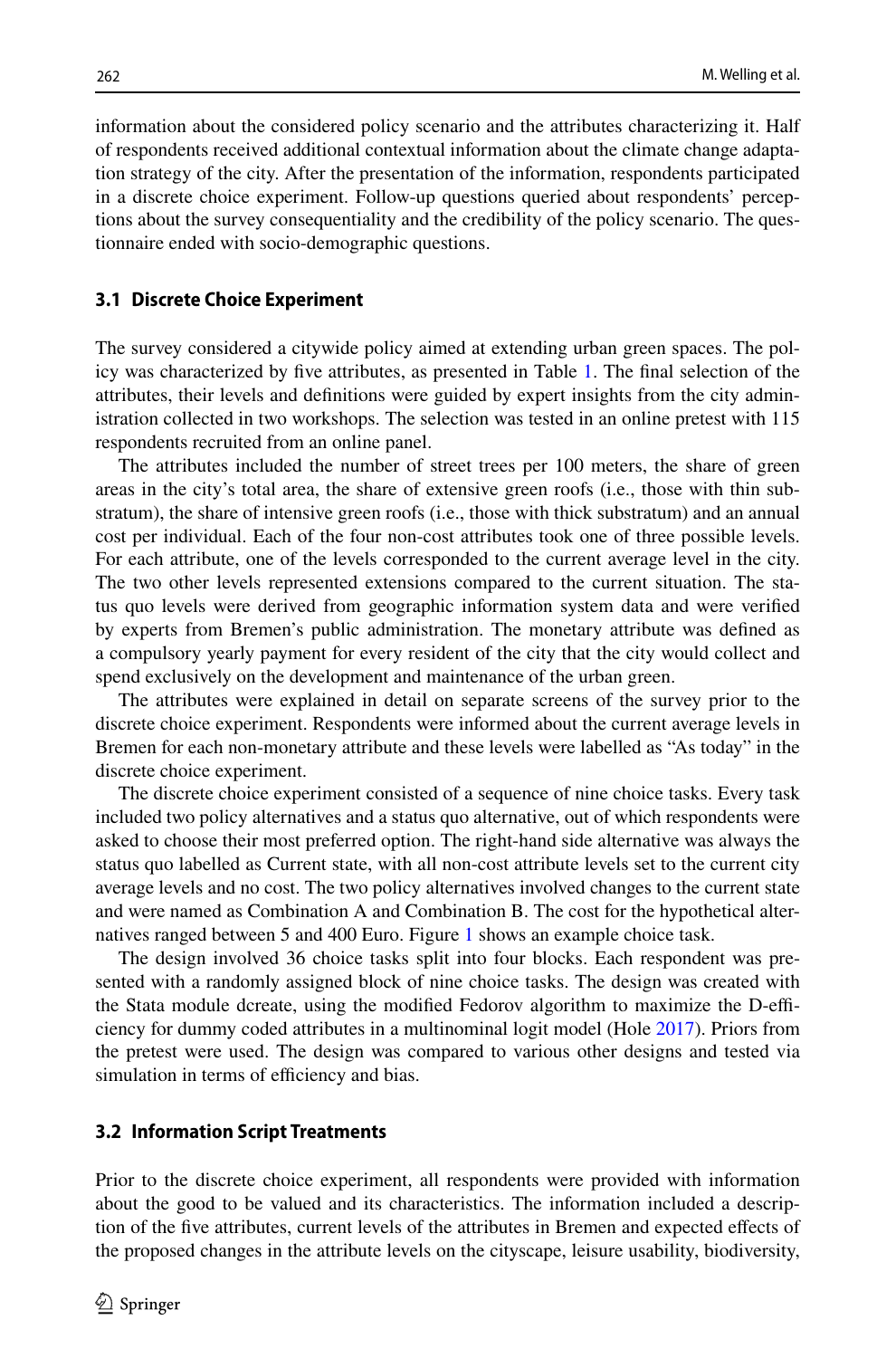| Attribute             | Description                                                                             | Levels                               |
|-----------------------|-----------------------------------------------------------------------------------------|--------------------------------------|
| Street trees          | Average number of trees per 100 m of                                                    | As today (5 trees)                   |
|                       | a street                                                                                | 1 tree more                          |
|                       |                                                                                         | 2 trees more                         |
| Green areas           | Share of green spaces of the total area                                                 | As today $(13%)$                     |
|                       | of the city                                                                             | An increase by one percentage point  |
|                       |                                                                                         | An increase by two percentage points |
| Extensive green roofs | Share of roofs that are extensively<br>greened ( <i>i.e.</i> , those with thin substra- | As today (less than 1 of 100 roofs)  |
|                       |                                                                                         | An increase by 5 of 100 roofs        |
|                       | tum)                                                                                    | An increase by 10 of 100 roofs       |
| Intensive green roofs | Share of roofs that are intensively                                                     | As today (less than 1 of 100 roofs)  |
|                       | greened ( <i>i.e.</i> , those with thick sub-                                           | An increase by 1 of 100 roofs        |
|                       | stratum)                                                                                | An increase by 2 of 100 roofs        |
| Cost                  | Compulsory yearly payment per indi-<br>vidual in Euro                                   | 0, 5, 20, 50, 100, 200, 400          |

<span id="page-6-0"></span>**Table 1** Discrete choice experiment attributes and their levels

water retention and heat mitigation. Respondents were further reminded via a standard script that the city administration would implement the policy and collect the payments depending on the survey outcome.

The survey involved two randomly assigned treatments that difered in whether additional information about the policy context of the valuation scenario was provided or not. Half of respondents were assigned to the *No Script* sample and did not see any additional information. The other half of respondents were assigned to the *Script* sample and were shown an additional script before the choice tasks about the policy context of the proposed policy change, namely describing the city's climate change adaptation strategy, expected impacts of climate change and that the urban green attributes are part of this strategy as measures the city of Bremen could apply. The script reads as follows:<sup>2</sup>

*The Senate of Bremen adopted the climate change adaptation strategy for Bremen in April 2018. The strategy document explains the consequences of climate change for the city of Bremen. Strong rain, river and storm foods will become more likely. The strategy document predicts a rising risk of fooding with property damages, such as fooded basements and underground garages. According to the strategy document, heat waves will also become more likely. These can reduce your productivity and strain your cardiovascular system. The climate change adaptation strategy mentions several measures which the city of Bremen could apply. The frst part of this survey focuses on some of these measures.*

Only respondents in the *Script* sample were explicitly told that the considered urban green measures were part of the city's climate change adaptation strategy. The respondents in the *No Script* sample instead only were displayed this short introduction:

No Script: *The frst part of this survey focuses on possible urban green measures for the city of Bremen.*

Other than the two diferences in the survey script explained above, the survey questionnaires used in the treatments were identical. When presenting the hypotheses, econometric

<span id="page-6-1"></span><sup>&</sup>lt;sup>2</sup> The questionnaire was presented to respondents in German. All scripts, questions and responses described in this paper are translated to English by the authors.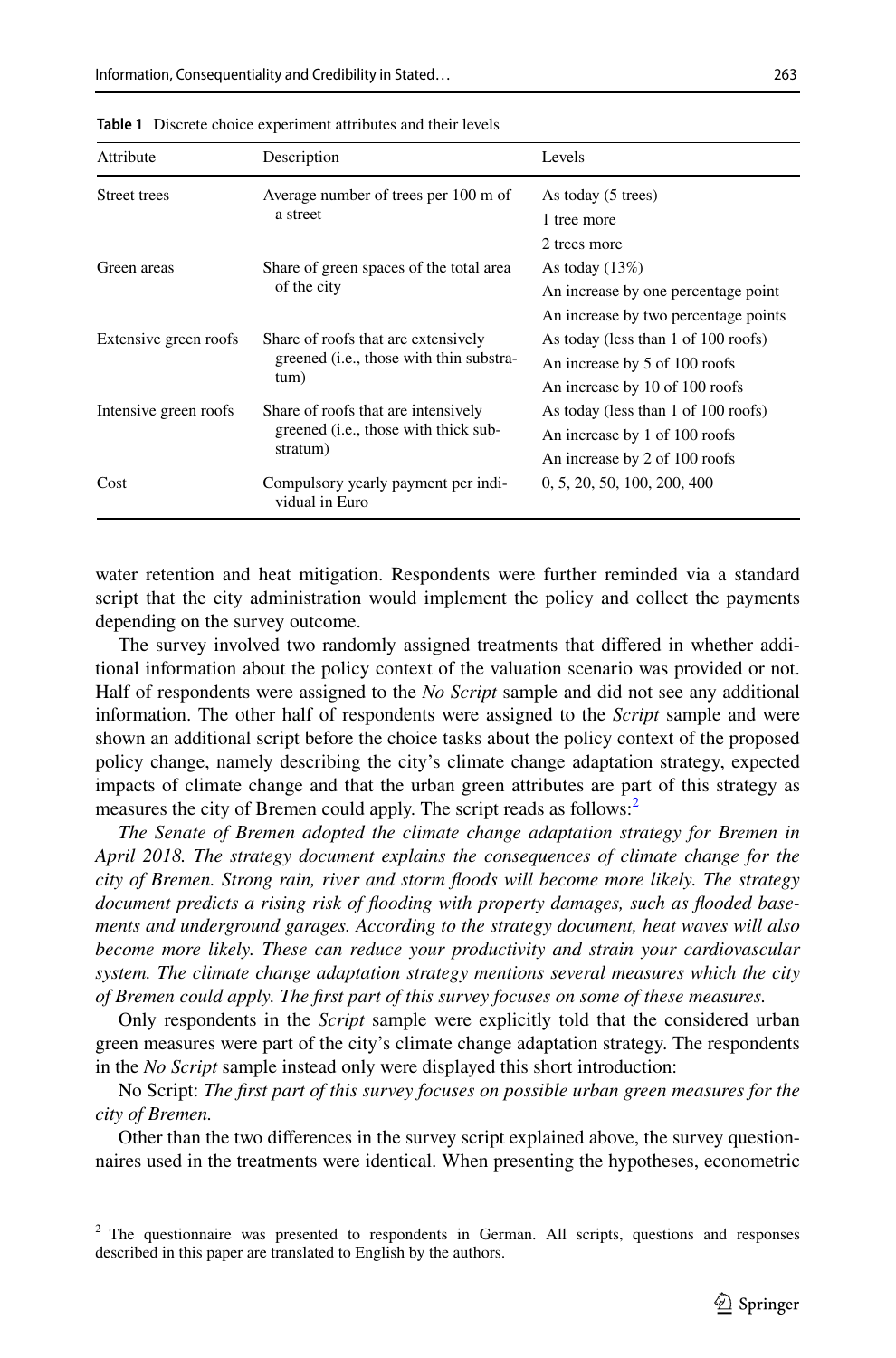|                                | <b>Combination A</b>                             | <b>Combination B</b>                              | <b>Current</b><br>state |
|--------------------------------|--------------------------------------------------|---------------------------------------------------|-------------------------|
| <b>Street trees</b>            | +1 tree per 100 meters of a<br>street            | +2 trees per 100 meters of a<br>street            | As today                |
| Green areas                    | +1% of the city area is green<br>spaces          | As today                                          | As today                |
| Extensive green<br>roofs       | +5 out of 100 roofs are<br>extensive green roofs | +10 out of 100 roofs are<br>extensive green roofs | As today                |
| Intensive green<br>roofs       | As today                                         | + 2 out of 100 roofs are<br>intensive green roofs | As today                |
| Cost for you per<br>year       | €20                                              | €5                                                | €O                      |
| Which option do<br>you choose? | п                                                | п                                                 |                         |

<span id="page-7-0"></span>**Fig. 1** An example choice task

approach and results below, we refer to the additional information provided to the *Script* sample respondents as the information script.

## <span id="page-7-1"></span>**3.3 Elicitation of Perceptions of Consequentiality and Credibility**

Information about perceived consequentiality and credibility was collected after the discrete choice experiment. Although related, consequentiality and credibility are distinct concepts. Consequentiality refers to the survey responses having actual consequences by infuencing fnal decisions of policy makers. Credibility refers to the proposed changes being realistic, that is, whether it is plausible that they could be implemented in general, independent of any potential infuence of the survey. This distinction is confrmed by the respondents' answers: the two consequentiality variables are not strongly correlated with the four credibility variables, with Spearman rank correlation coefficients ranging from 0.12 to 0.29.

Recent works suggest that consequentiality perceptions could be elicited with the use of questions that diferentiate between respondents' perceptions towards policy consequentiality and payment consequentiality (e.g., Vossler et al. [2018;](#page-26-0) Zawojska et al. [2019a,](#page-26-10) [b](#page-26-11)). Following the definition in Johnston et al.  $(2017)$  $(2017)$ , policy consequentiality can be understood as a positive probability that survey responses will infuence decisions related to the outcome in question; payment consequentiality corresponds to a positive probability that the payment for the considered project will be collected if the project is implemented.

We used two questions targeting the measurement of perceived policy consequentiality and perceived payment consequentiality, respectively: "To what degree do you believe that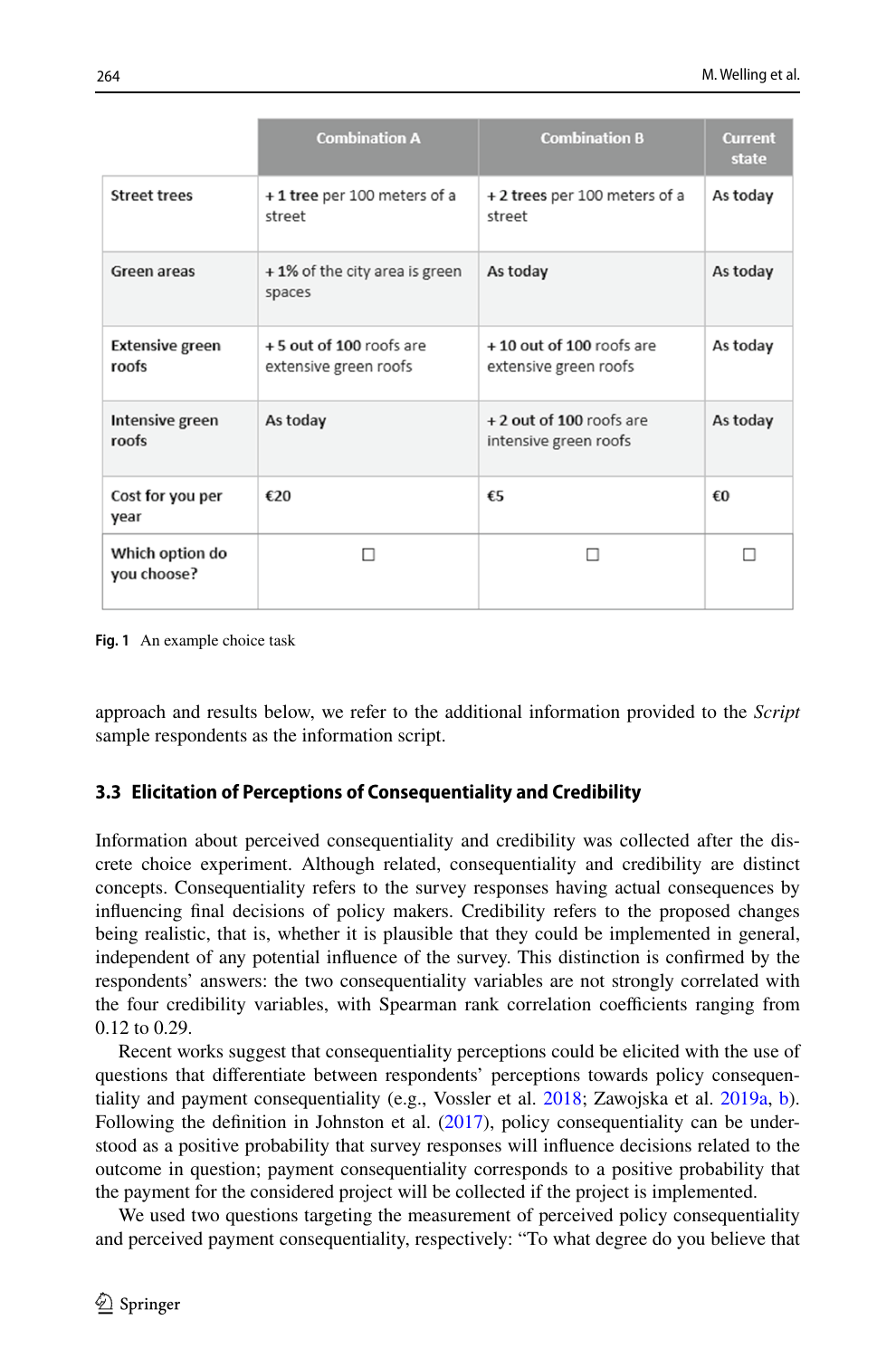your responses will afect which measures will be implemented in the city of Bremen?"; "To what degree do you believe that your responses will afect whether you will have to pay the additional cost if the measures are implemented?" The Likert response scale included six levels labelled as "I strongly believe," "I rather believe," "I neither believe, nor do not believe," "I rather do not believe," "I do not believe at all," and "I do not know."

Similarly to Kataria et al. ([2012\)](#page-25-19), we collected data on perceived credibility of the policy change, by querying respondents about the likelihood that the proposed changes could be realized. For each of the four non-cost attributes we asked: "How likely do you think it is that the proposed extent of the changes can actually be realized?" The Likert response scale included six levels labelled, respectively, as "very likely," "rather likely," "neither likely nor unlikely," "rather unlikely," "very unlikely," and "I do not know."

#### **3.4 Survey Implementation**

The selection of the attributes, their levels and descriptions were guided by the expertise of administration officials of the city of Bremen. Two workshops with representatives of the city administration took place in June and October 2018 and additional interviews were conducted in follow-up bilateral meetings and phone calls. The questionnaire was then developed under consultation with representatives from the general population through personal interviews. A pilot study with 115 respondents was used to assess and improve the questionnaire and the experimental design.

The fnal survey was implemented online as Computer-Assisted Web Interviews (CAWI) and consisted of 52 screens. The survey was administered by a professional public opinion polling agency from April to May 2019. 1276 residents of Bremen and adjacent districts completed the questionnaire. Participants were recruited with two modes. Firstly, 1011 respondents belonged to a panel that the polling agency recruited ofine without the possibility of self-enrollment. Secondly, to increase the sample size, 5000 letters with a link to the online survey were sent via mail to a random sample of home addresses provided by the city of Bremen. 265 additional respondents were recruited this way. For the empirical analysis, we excluded 98 respondents who responded "I do not know" to at least one of the questions on consequentiality and credibility perceptions. Therefore, our investigation below is based on a sample of 1178 respondents.

Table [2](#page-9-0) shows socio-demographic characteristics of the respondents, separated into the *Script* and *No script* samples. Diferences in these characteristics between the two samples are negligible. A t-test for the difference in means for age and  $\chi^2$ -tests for differences in shares for the remaining characteristics indicate no statistically signifcant diferences between the treatment groups.

## **4 Empirical Strategy**

### **4.1 Hypotheses**

Based on the literature reviewed in Sect. [2](#page-2-0), we derive the following hypotheses for our empirical analysis:

1. Respondents who see the additional information script exhibit increased willingness to pay for extending urban green spaces.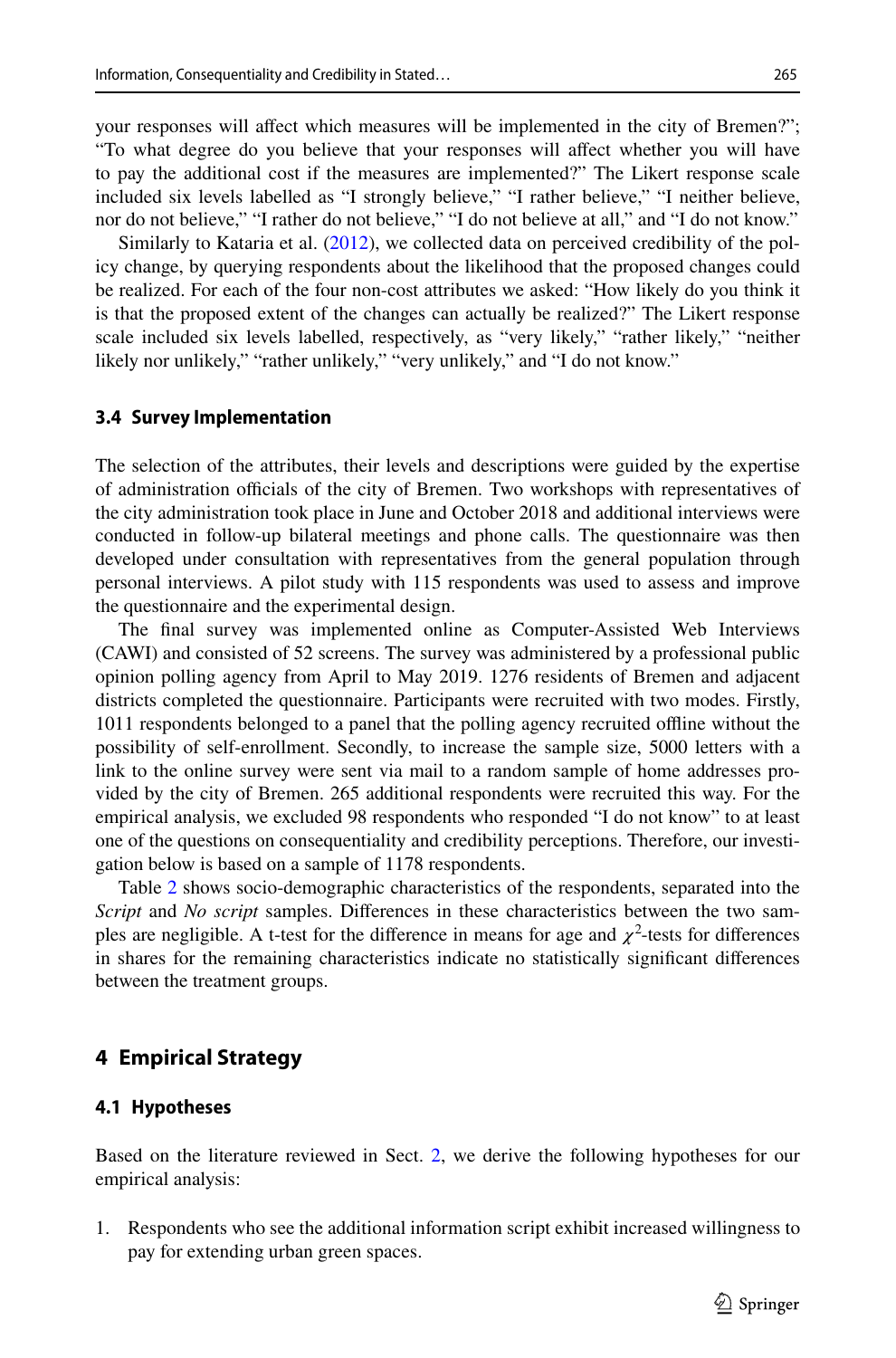| Characteristic                 | No script   | Script      |
|--------------------------------|-------------|-------------|
| Age                            | 52.3 (15.4) | 51.5 (15.7) |
| Gender                         |             |             |
| Female                         | 44.2%       | 42.2%       |
| Male                           | 55.6%       | 57.4%       |
| Household size                 |             |             |
| 1                              | 19.7%       | 22.7%       |
| $\overline{2}$                 | 44.5%       | 41.7%       |
| 3                              | 15.2%       | 16.8%       |
| 4 or more                      | 17.9%       | 16.2%       |
| Children under 14              |             |             |
| 1                              | 9.8%        | 8.5%        |
| $\overline{c}$                 | 6.4%        | 7.2%        |
| 3                              | 1.0%        | 1.7%        |
| 4 or more                      | 0.7%        | 0.0%        |
| No children under 14           | 78.1%       | 78.5%       |
| Household monthly income [EUR] |             |             |
| Less than 1000                 | 3.4%        | 3.9%        |
| 1000-1999                      | 14.3%       | 12.3%       |
| 2000-2999                      | 22.4%       | 22.4%       |
| 3000-3999                      | 20.1%       | 21.2%       |
| 4000-4999                      | 11.1%       | 14.0%       |
| 5000 or more                   | 13.2%       | 11.8%       |
| Number of respondents          | 593         | 585         |
|                                |             |             |

For Age, the table shows means and standard deviations in parentheses. For Gender, Household size, Children under 14 and Household monthly income, shares of participants are reported. The shares do not sum up to 100% because of missing observations

Numerous studies fnd that additional information about the valuation scenario increases the willingness to pay for a range of environmental goods like forest and moorland management, water quality, and species conservation (e.g., Hoevenagel and van der Linden [1993;](#page-25-2) Munro and Hanley [2001](#page-25-0); Bateman and Mawby [2004](#page-24-5); Rambonilaza and Brahic [2016;](#page-25-6) Vanermen et al. [2021\)](#page-26-2). We expect a similar efect in the context of urban green and climate change adaptation. The script was designed to meet the criteria that have been identifed by previous studies as factors for particularly strong information efects. Namely, the extension of urban green and the adaptation to climate change in the city of their residence is likely of high personal relevance to respondents (Ajzen et al. [1996](#page-24-7)). This was reinforced by using the second person form in the script. Although the climate adaptation strategy in Bremen was adopted one year before the survey, part of the information provided is likely new to most respondents (Hasselström and Håkansson [2014\)](#page-25-10), as only 6% indicated in the survey that they knew the strategy and its content. Also, the script avoids a scientifc style (Yang and Hobbs [2020](#page-26-3)).

2. Respondents who see the additional information script indicate stronger perceived survey consequentiality.

<span id="page-9-0"></span>**Table 2** Socio-demographic

characteristics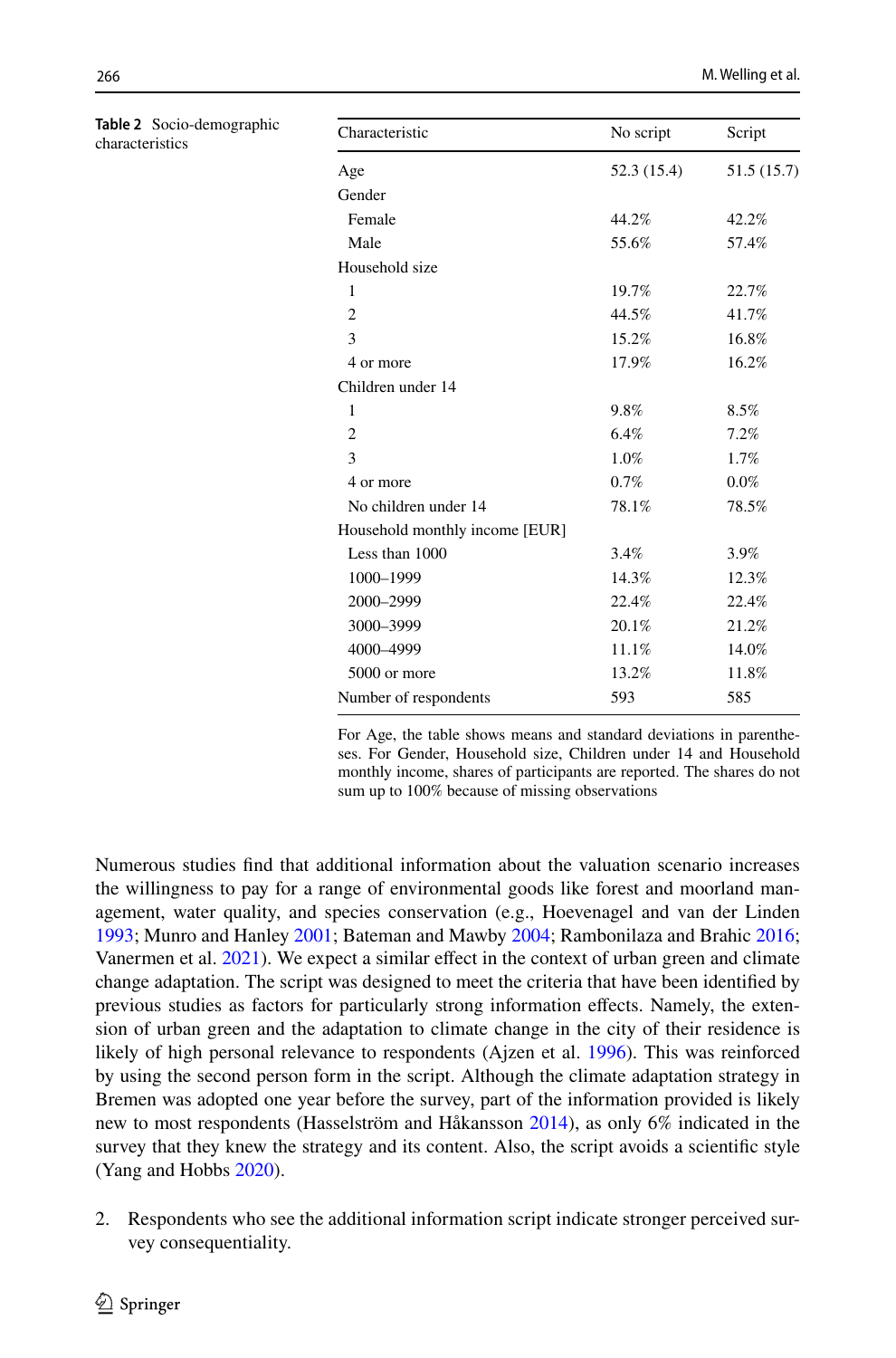Some studies fnd that targeted scripts describing potential consequences of the survey outcome can strengthen perceptions of survey consequentiality (e.g., Oehlmann and Meyer-hoff [2017\)](#page-24-4). However, opposite results are also reported (e.g., Czajkowski et al. 2017). The information script in this study was designed to potentially strengthen perceived consequentiality by presenting the climate change adaptation strategy for Bremen and explaining that the urban green attributes are mentioned as measures that the city of Bremen can apply. This emphasizes to respondents that their decisions in the choice experiment concern the implementation of an actual strategy of the city, and therefore may strengthen the perception that the results of the survey will infuence decisions of policy makers.

3. Respondents who see the additional information script indicate stronger perceived credibility of the valuation scenario.

To the best of our knowledge, there has been no research yet on whether survey scripts can afect the perceived credibility of the valuations scenario. The information script in this study was designed to potentially strengthen perceived credibility by explaining that the urban green attributes are measures listed in the climate change adaptation strategy. Respondents may fnd the proposed policy of extending urban green more plausible and realistic when learning that it is part of a strategy developed by expert policy makers.

4. Respondents who have stronger perceptions of the survey consequentiality exhibit larger willingness to pay.

Most previous studies fnd that willingness to pay increases with the strength of the con-sequentiality perceptions (e.g., Herriges et al. [2010;](#page-25-16) Vossler and Watson [2013;](#page-26-8) Groothuis et al. [2017;](#page-25-17) Vossler et al. [2018](#page-26-0)). Therefore, we expect to fnd the same relationship in our study.

5. Respondents who have stronger perceptions of the credibility of the valuation scenario exhibit larger willingness to pay.

We are aware of only two studies investigating the relationship between perceptions of scenario credibility and willingness to pay. Kataria et al. [\(2012](#page-25-19)) fnd that strong credibility perceptions correlate with larger willingness to pay. In contrast, Vasquez et al. ([2019\)](#page-26-9) do not fnd a signifcant relationship.

## **4.2 Econometric Approach**

We estimate two models to answer the research question whether effects of information scripts on stated preferences can arise because of information-induced changes in perceptions about the survey consequentiality and the scenario credibility. Model I is a mixed logit model (Greene [2011\)](#page-25-21) and uses only the collected data on stated preferences. Model II is a hybrid choice model and uses the data on both the stated preferences and the perceptions, also known as an integrated choice and latent variable approach (Ben-Akiva et al. [2002\)](#page-24-11). Model I is equivalent to the discrete choice component of Model II with a null latent variable vector. For this reason, the description below focuses on a more general, hybrid choice modelling framework.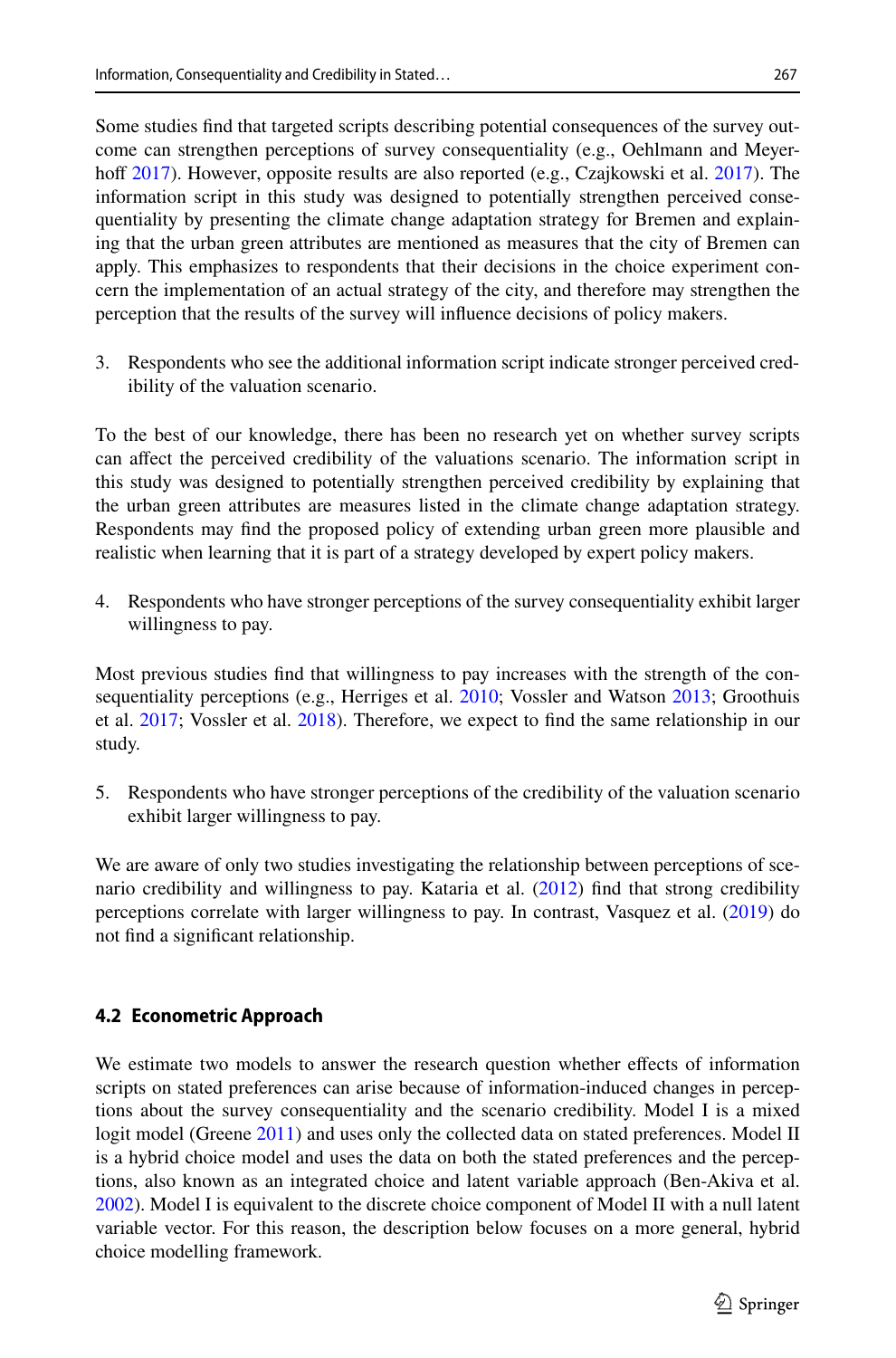A hybrid choice model is a fexible tool that allows for including unobservable characteristics of individuals, such as perceptions about consequentiality and credibility, into a random utility framework. The unobservable perceptions enter the model indirectly as latent variables, since direct inclusion of self-reported measures of the perceptions in choice models may lead to econometric issues, such as a measurement error. Hybrid choice models are being increasingly used to analyze choice behavior of individuals in the area of environmental economics (e.g., Faccioli et al. [2020;](#page-25-22) Abate et al. [2020\)](#page-24-12) and elsewhere (e.g., Thorhauge et al. [2019;](#page-26-12) Schmid and Axhausen [2019](#page-26-13); Albaladejo and Diaz-Delfa [2020;](#page-24-13) Golebiowska et al. [2020](#page-25-23)).

However, hybrid choice models come at a cost. The models are more difficult to estimate and bear a risk of overftting. Especially models estimated on small sample sizes are highly problematic. In their simulation study, Vij and Walker ([2016\)](#page-26-14) could show that hybrid models are performing well with sample sizes of 500 respondents or more. In many cases, model ft in hybrid models does not improve over simpler models while the potential biases are not reduced (Vij and Walker [2016;](#page-26-14) Mariel and Meyerhoff [2016](#page-25-24)). Mariel and Meyerhoff [\(2016](#page-25-24)) and Vij and Walker ([2016\)](#page-26-14) suggest using such models only when the focus is on behavioral insights rather than prediction or model ft.

In our case, we use a hybrid choice model because (a) we have a large sample size allowing us to reliably recover parameters, and (b) our main focus is on understanding the indirect efects of information provision, i.e., the focus is on what hybrid choice models are good at. We employ the hybrid choice mixed logit approach as proposed by Czajkowski et al.  $(2017)$  $(2017)$ , which combines the standard mixed logit model (Greene  $2011$ ) with the multiple indicators and multiple causes model (Jöreskog and Goldberger [1975](#page-25-25)). We use the hybrid choice model to fnd a relationship between the information treatment, respondents' unobservable perceptions about the consequentiality and credibility, and their preferences towards the considered green climate change adaptation measures in Bremen.

The hybrid choice model employed in our study involves three components: a discrete choice model part, structural equations and measurement equations. The components are estimated simultaneously and linked by latent variables that are used to capture unobservable perceptions of respondents. We consider two latent variables: the frst one is assumed to explain Likert-scale responses to the four questions querying about respondents' perceptions about credibility of the considered policy scenario attributes; and the second one is assumed to explain Likert-scale answers regarding respondents' perceptions about the two aspects of the survey consequentiality (i.e., policy and payment consequentiality). For ease of representation, we henceforth refer to these variables as latent credibility and latent consequentiality, respectively. In the measurement equations, correlations between the latent variables, which capture directly unobservable perceptions of the respondents, and indicator measures of the underlying unobservable perceptions are modelled. For each latent variable, there is one structural equation. In the structural equations, the information treatment variable is used to explain potential variation in the respective latent variable. The discrete choice component is a mixed logit model that additionally includes the information treatment, latent credibility and latent consequentiality to explain possible shifts in means of the preference parameters. Each of these three components of the hybrid choice model is presented in detail below.

#### **4.2.1 Discrete Choice Component**

The discrete choice component depicts the decision process of respondents when making a selection in the discrete choice experiment. Modelling of preferences disclosed through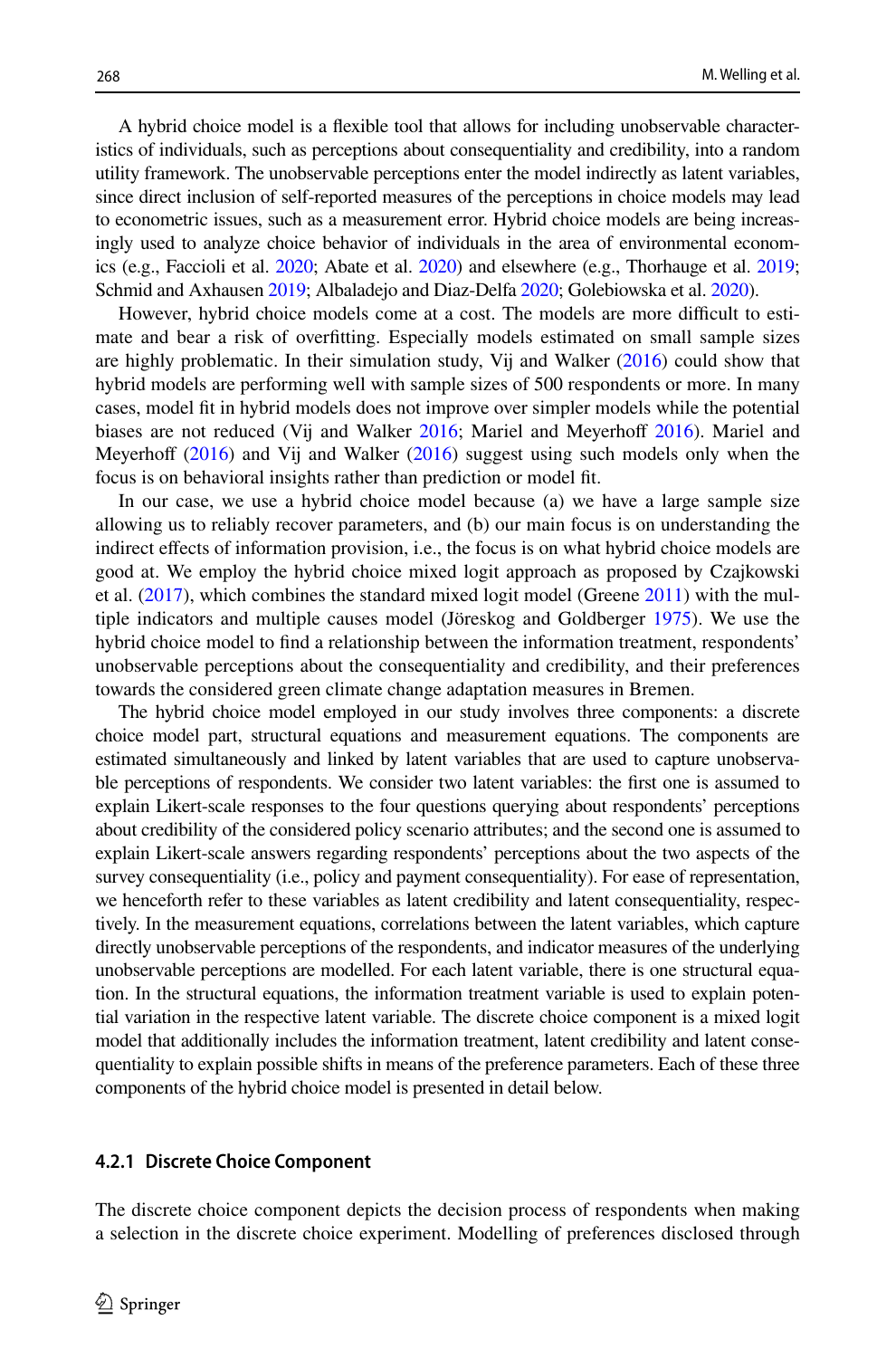such choices is typically based on a random utility framework (McFadden [1974](#page-25-26)). According to the framework, the utility of individual *i* from selecting alternative (policy scenario) *j* in choice task *t*,  $U_{ii}(\cdot)$ , depends on observed characteristics of the policy, including nonmonetary choice task attributes,  $X_{ijt}$ , and a monetary attribute, cost  $C_{ijt}$ , and on unobserved idiosyncrasies represented by a stochastic component  $e_{\text{iii}}$ . Formally, it can be written as

<span id="page-12-0"></span>
$$
U_{ijt}(\cdot) = \beta_i' X_{ijt} - \alpha_i C_{ijt} + e_{ijt}
$$
\n<sup>(1)</sup>

where  $\beta_i$  is a vector of individual-specific preference parameters (i.e., marginal utilities from the policy attributes) and  $\alpha_i$  is a cost parameter representing marginal utility of income. All marginal utility parameters are individual-specifc, as suggested by indexing over *i*. This allows for heterogeneous preferences among respondents, leading to the mixed logit specifcation. Instead of estimating the marginal utility parameters separately for every respondent, we follow the standard practice and assume that the parameters are from a multivariate distribution, and allow for non-zero correlation of the parameters (Train [2009\)](#page-26-15).

The underlying model in ([1](#page-12-0)) may be estimated in either preference space or willingness to pay space (Train and Weeks [2005](#page-26-16)). Both specifcations are behaviorally equivalent, but when estimating the model in willingness to pay space, preference parameters can be readily interpreted as willingness to pay amounts. We employ this approach. To derive the willingness to pay space model, we frst divide all arguments in ([1\)](#page-12-0) by the logit scale parameter  $\theta_i$  to get

<span id="page-12-1"></span>
$$
U_{ijt}(\cdot) = \gamma_i' X_{ijt} - \lambda_i C_{ijt} + \epsilon_{ijt}
$$
\n<sup>(2)</sup>

where  $\gamma_i = \frac{\beta_i}{\theta_i}$  is a vector of preference-space coefficients on non-monetary policy attributes,  $-\lambda = \frac{2\alpha_i}{\theta_i}$  is a preference space coefficient on the policy cost, and  $\epsilon_{ijt}$  is an error term with an i.i.d. type I extreme value distribution and constant variance  $var(\epsilon_{ijt}) = \frac{\pi^2}{6}$  (Scarpa et al. [2008;](#page-26-17) Train and Weeks [2005](#page-26-16)).

Marginal willingness to pay values for changes in the non-monetary policy attributes can be calculated as a ratio of the coefficients on these non-monetary attributes and the cost coefficient, that is, as  $\omega_i = \frac{\gamma_i}{\lambda_i} = \frac{\beta_i}{\alpha_i}$ . We thus reformulate ([2](#page-12-1)) to obtain the willingness to pay space specification (Train and Weeks [2005](#page-26-16)),

$$
U_{ijt}(\cdot) = \lambda_i \left[ \left( \frac{\gamma_i}{\lambda_i} \right) X_{ijt} - C_{ijt} \right] + \epsilon_{ijt} = \lambda_i [\omega_i' X_{ijt} - C_{ijt}] + \epsilon_{ijt}
$$
 (3)

The elements of vector  $\boldsymbol{\omega}_i$  are random coefficients assumed to be normally distributed. To ensure a positive marginal utility of income, we follow the standard practice and defne  $\lambda_i = e^{\nu_i}$ , where  $\nu_i$  is the underlying latent normal factor that specifies the lognormally dis-tributed cost coefficient (Scarpa et al. [2008;](#page-26-17) Thiene and Scarpa [2009](#page-26-18)).

In order to investigate the relation of consequentiality and credibility perceptions with stated preferences, we extend  $(3)$  $(3)$  $(3)$  to allow the random coefficients to be a function of individual-specific latent variables, denoted by vector  $LV<sub>i</sub>$  (i.e., latent credibility and latent consequentiality), and information treatment variable  $S_i$ . We hence specify the vector of willingness to pay parameters as

<span id="page-12-2"></span>
$$
\omega_i = \omega_i^* + \delta' LV_i + \rho S_i \tag{4}
$$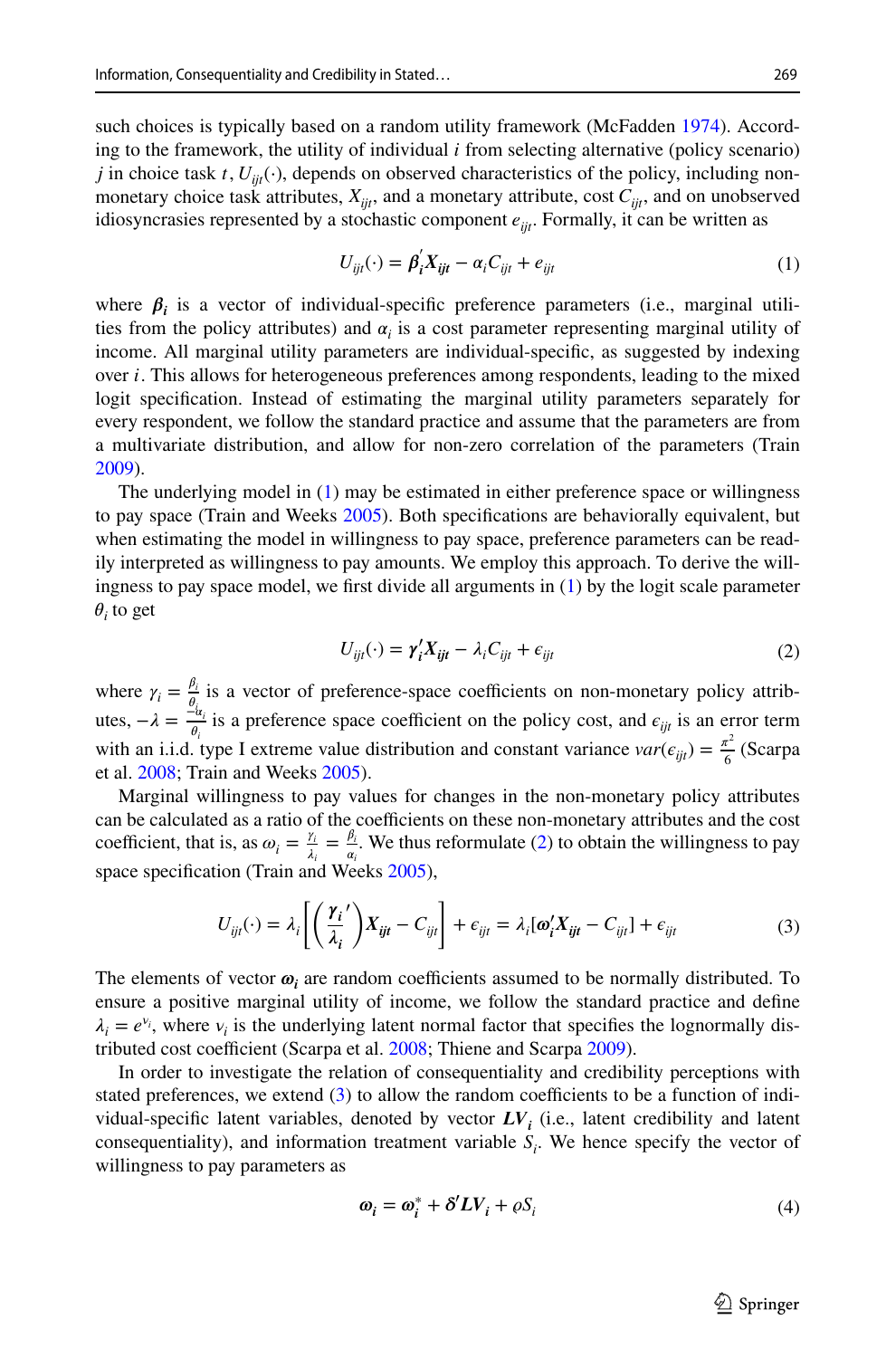where  $\boldsymbol{\omega}_i^*$  has a multivariate normal distribution with a set of means and a covariance matrix to be estimated;  $\sigma$  and  $\rho$  are vectors of parameters to be estimated and  $S_i$  is a binary variable that takes a value of one if respondent *i* faced the additional information script and zero otherwise.

Following the same notation, we redefine the cost coefficient as

$$
\lambda_i = e^{\nu_i + \psi' LV_i + \tau S_i} \tag{5}
$$

with parameters  $\psi$  and  $\tau$  be estimated.

#### **4.2.2 Measurement Component**

Latent variables in hybrid choice models are used to capture individual characteristics that are not directly observable and cannot be objectively measured. Instead of exact measures, the models rely on the use of indicators of the unobservable characteristics, which are expected to be correlated with the latent variables. Hence, in the measurement equations, the two latent variables are used to explain respective indicators on the perceived survey consequentiality and the perceived policy scenario credibility. Given the discrete and ordinal nature of the indicators (Likert-scale responses), we specify the measurement equations as ordered probit regressions. Formally, this relationship can be represented as

<span id="page-13-0"></span>
$$
I_i^* = LV_{i\Gamma} + \eta_i \tag{6}
$$

where  $I_i^*$  is a vector of the indicator variables (i.e., measures of the unobservable perceptions),  $\Gamma$  is a matrix of coefficients to be estimated and  $\eta_i$  denotes a vector of error terms assumed to come from a multivariate normal distribution with zero means and an identity covariance matrix. The dependent variables in vector  $I_i^*$  on the left-hand side of ([6](#page-13-0)) are characterized by fve ordered levels, corresponding to diferent levels of agreement with Likert-scale questions, which can be written as

$$
I_i = 1 \text{ if } \mu_0 < I_i^* \le \mu_1 I_i = 2 \text{ if } \mu_1 < I_i^* \le \mu_2 I_i = 3 \text{ if } \mu_2 < I_i^* \le \mu_3 I_i = 4 \text{ if } \mu_3 < I_i^* \le \mu_4 I_i = 5 \text{ if } \mu_4 < I_i^* \le \mu_5
$$
\n
$$
(7)
$$

where the numbers from 1 to 5 correspond to levels from strongly disagree to strongly agree, respectively, and  $\mu_0$ ,  $\mu_1$ ,  $\mu_2$ ,  $\mu_3$ ,  $\mu_4$ ,  $\mu_5$  are vectors of threshold parameters, with each element of vector  $\mu_0$  being equal to  $-\infty$  and each element of  $\mu_5$ being equal to  $+\infty$ . Hence,  $\mu_1, \mu_2, \mu_3$  and  $\mu_4$  need to be estimated.

To facilitate interpretation, the means of the latent variables are normalized to zero, and to assure identifcation, their variances are normalized to one (Daly et al. [2012](#page-24-14); Raveau et al. [2012](#page-25-27)). As a result, all latent variables have the same scale and, therefore, their relative importance can easily be assessed.

#### **4.2.3 Structural Component**

To estimate the efect of the information script on the unobservable perceptions, we include a structural component in our hybrid choice model, where latent variables  $LV<sub>i</sub>$  are explained by information treatment variable  $S_i$ . This relationship can be described by the following equation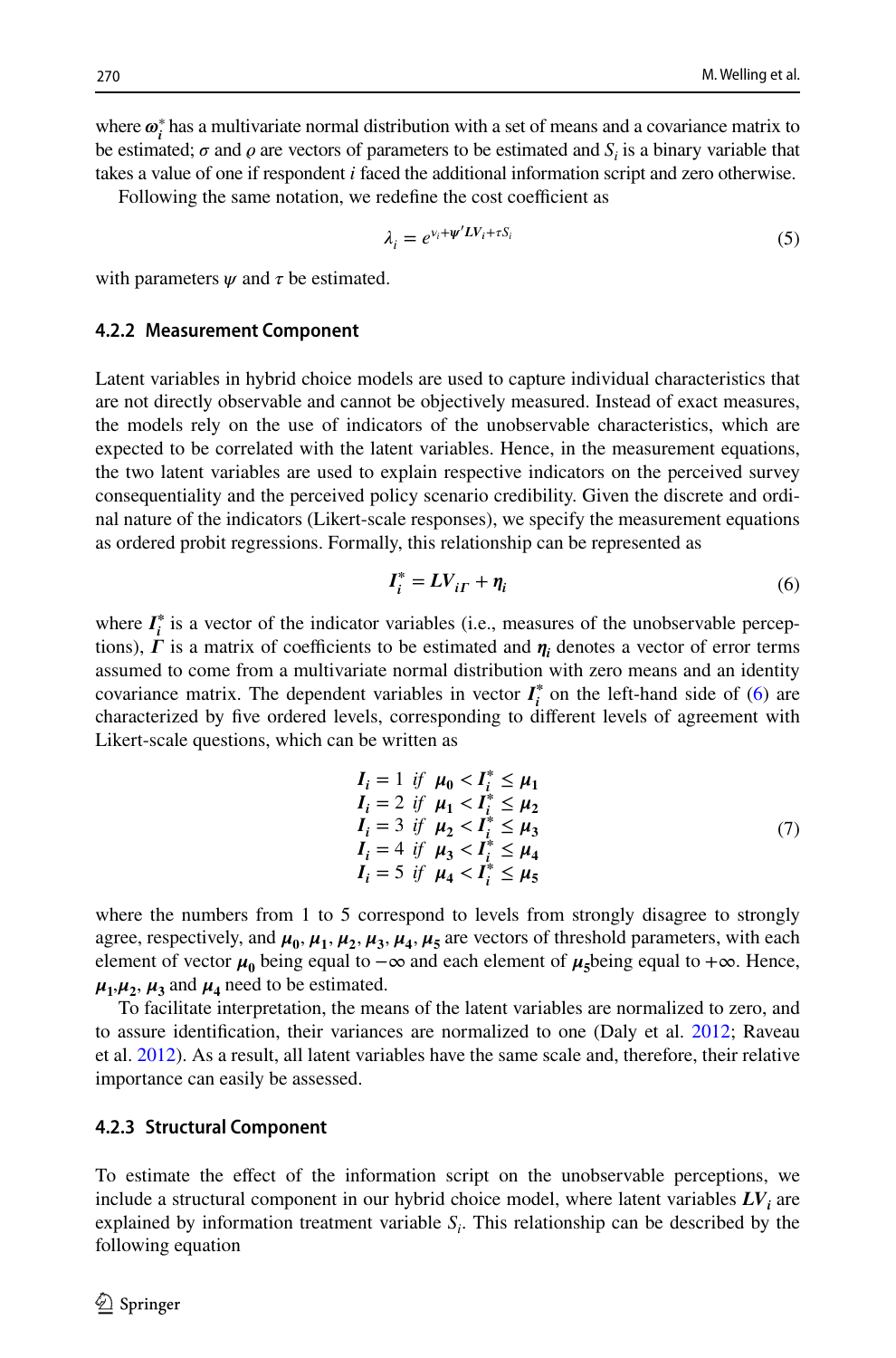$$
LV_i = S_i \Psi + \xi_i \tag{8}
$$

with a vector of coefficients  $\Psi$  to be estimated and error terms  $\xi_i$ .

### **4.3 Model Estimation**

All components of the hybrid choice model are estimated jointly with the maximum simulated likelihood method. Similarly, the mixed logit model is estimated using this method. It is known that results obtained with the method can be sensitive to the selection of starting values, optimization techniques and convergence criteria (Czajkowski et al. [2017\)](#page-24-4). To make sure our fndings are robust, we have estimated various specifcations of the models and employed various starting values. As a large number of draws is recommended for lowering the simulation error and increasing the probability of unraveling identifcation issues (Czajkowski and Budziński [2019](#page-24-15)), we use 10,000 Sobol draws with a random linear scramble and a random digital shift in the fnal models shown in the paper. The models are estimated in Matlab using a package for modelling discrete choice experiment data, which is available at <https://github.com/czaj/DCE>under CC BY 4.0 license.

## **5 Results**

#### **5.1 Mixed Logit Model**

To investigate the efect of the information script on stated preferences without taking into account the studied pathways (hypothesis 1), we estimate the mixed logit model in willingness to pay space (Model I). Results are provided in column "Model I" in Table [3](#page-16-0). Coefficients of the non-cost attributes in the part "Means" show the *No Script* sample's estimated average marginal willingness to pay values per year in euro for an increase in the attributes by one tree per 100 meter or by one percentage point. Respondents in the *No Script* sample are willing to pay on average 29 euros per year for an increased number of street trees in Bremen by one additional tree per 100 meters of street, 23 euros per year for the extension of green areas by one percentage point of the total city area, 2 euros per year for one additional extensive green roof per 100 roofs, and 12 euros per year for one additional intensive green roof per 100 roofs. The status quo coefficient is negative, suggesting that respondents are on average willing to pay 20 euros for implementing one of the two combinations of urban green measures rather than maintaining the status quo, holding all attributes constant. All estimated standard deviations for non-cost parameters are statistically signifcant and larger than the estimated means (part "Standard deviations" in Table [3](#page-16-0)). This indicates substantial preference heterogeneity with a considerable share of respondents exhibiting negative willingness to pay.

The coefficients in the part "Script interactions" allow us to evaluate the information efect—that is, whether the means in the *Script* sample difer from the means in the *No Script* sample. For the non-cost attributes, all interaction coefficients are positive and statistically signifcant at least on the 10% level. That is, respondents who see the information script are willing to pay more for increases in these attributes than those who do not see it. The interaction with the status quo is negative: respondents who see the information script are willing to pay more for the implementation of one of the two combinations of urban green measures rather than maintaining the status quo, holding all attributes constant. This diference between the two samples is highly signifcant (*p* value *<* 0.001). This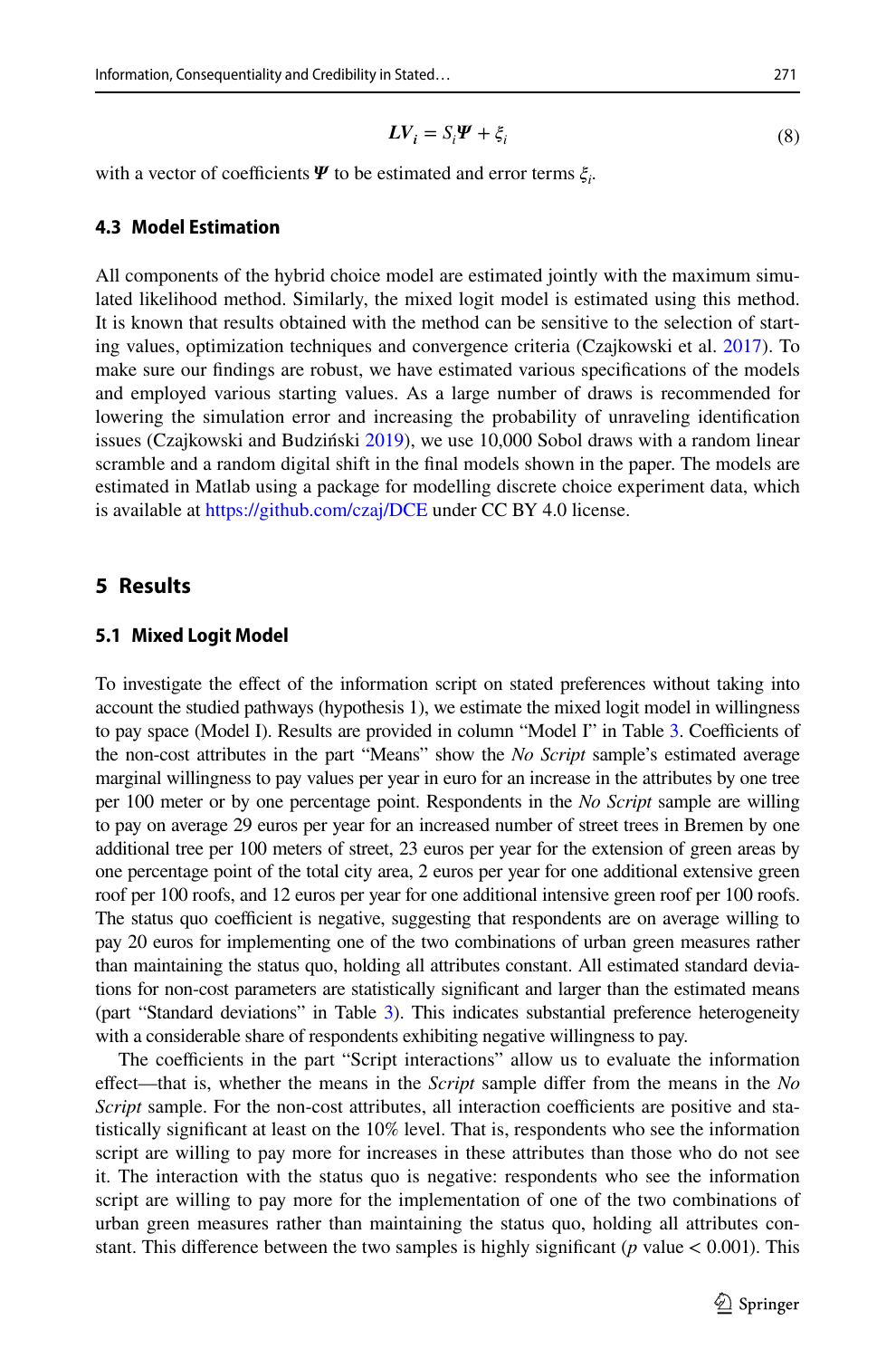fnding is refected in the frequency with which respondents chose the status quo alternative. Respondents who do not see the script choose the status quo alternative in 28.1% of choices. Respondents who see the script choose the status quo alternative only in 20.7% of choices. These results confrm our hypothesis 1 and are in line with the majority of the literature that fnds increased value estimates upon provision of additional information about the valuation scenario (Munro and Hanley [2001;](#page-25-0) Bateman and Mawby [2004\)](#page-24-5).

#### **5.2 Hybrid Choice Model**

To investigate whether part of the information efect identifed in Model I can be attributed to a shift in perceptions of the survey consequentiality and the scenario credibility, we analyse the data with a hybrid choice framework (Model II). The results for the discrete choice component of the model are shown in the last column of Table [3](#page-16-0); the results of the measurement equations are reported in Table [4](#page-17-0) and Table [5;](#page-17-1) and the results of the structural equations are provided in Table [6](#page-17-2). The bottom part of Table [3](#page-16-0) contains in addition the diagnostics statistics for the entire hybrid choice model, jointly for the three components. Note that most diagnostic indicators cannot be directly compared between Model I and Model II because for Model II they are based on an extended set of equations and data.

In the measurement equations (Table [4](#page-17-0)), one latent variable  $(LV1)$  is used to explain responses to the four questions on the credibility of each attribute. All four coefficients are positive and statistically signifcant. This implies that stronger stated credibility in all questions consistently corresponds to higher values of the latent variable. We refer to this variable as latent credibility. The second latent variable (LV2) is used to explain responses to the questions on perceived payment and policy consequentiality (Table [5](#page-17-1)). The signifcantly positive coefficient estimates in these measurement equations suggest that stronger stated consequentiality in both questions consistently corresponds to higher values of the latent variable. We refer to this variable as latent consequentiality.

The structural equations (Table [6\)](#page-17-2) estimate the effect of the information script on the latent perception variables. The script has a signifcantly positive impact on the latent credibility ( $p$  value = 0.02). That is, respondents of the *Script* sample perceive the credibility of the proposed attributes as stronger than respondents in the *No Script* sample, confrming hypothesis 3. The coefficient of the script effect on the latent consequentiality is also positive, but statistically not significantly different from zero  $(p \text{ value} = 0.31)$ . Therefore, we cannot confrm hypthesis 2. These fndings make the credibility pathway possible as a potential explanation of the information efect on stated preferences, but do not support a pathway via shifts in consequentiality perceptions.

Table [3](#page-16-0) shows that willingness to pay values and standard deviations in the discrete choice component of Model II are very similar to those obtained in Model I. The interactions of the latent credibility with all non-cost attributes are statistically signifcantly positive. That is, respondents who perceive the proposed extension in green climate change adaptation measures as more credible are willing to pay more for the extension, confrming hypothesis 5. One standard deviation change in the latent credibility corresponds to a change from the mean willingness to pay in the *No Script* sample by 1.07 euros for extensive green roofs to 10.35 euros for green areas. The interaction of the latent credibility with the status quo is statistically signifcantly negative. Respondents who view the extension of the attributes as more credible by one standard deviation in the latent variable are willing to pay 6.24 euros more for one of the two combinations of green climate change adaptation measures than for the status quo, holding all attributes constant.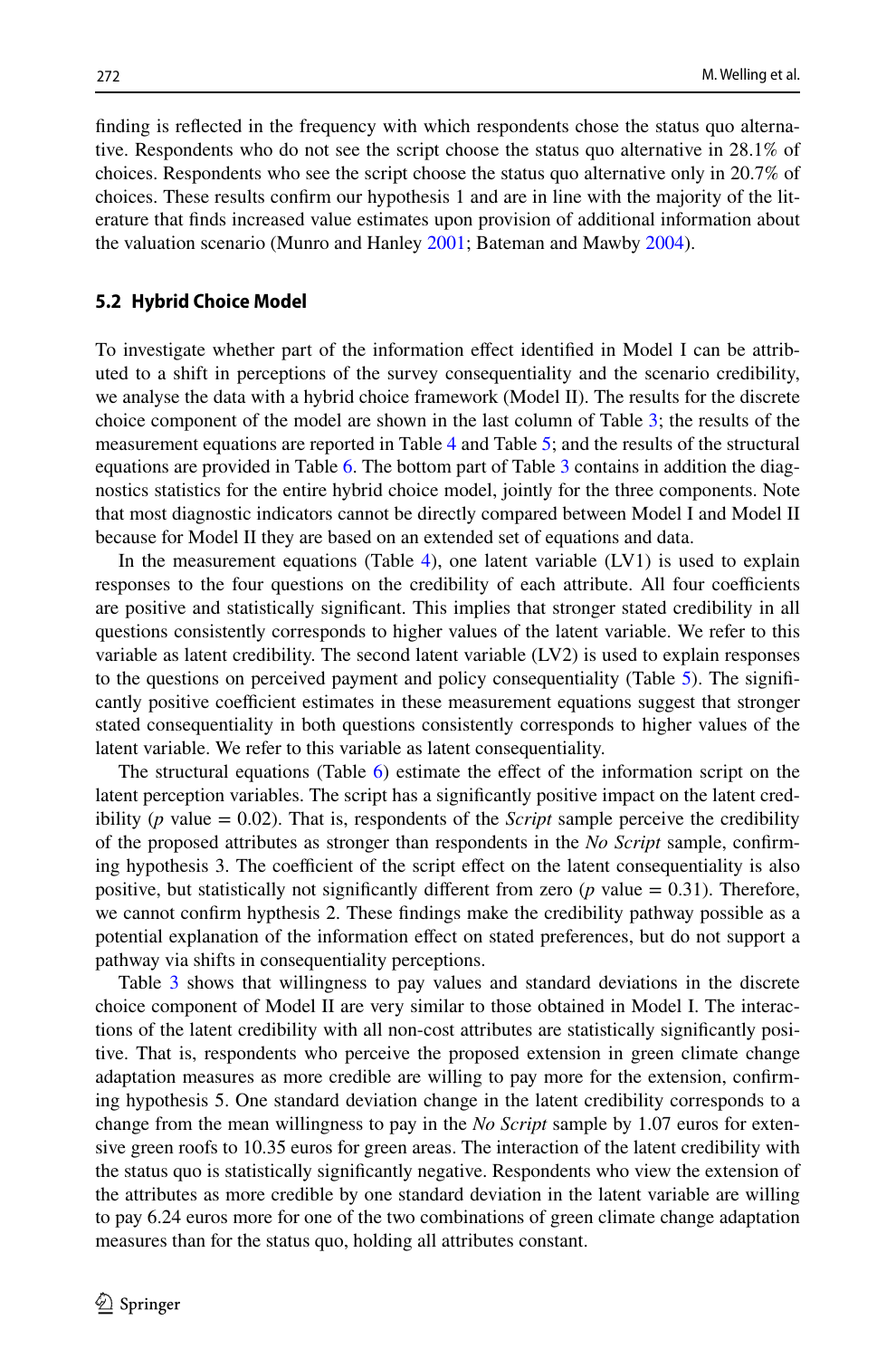|                                      | Model I            | Model II           |
|--------------------------------------|--------------------|--------------------|
| Means                                |                    |                    |
| Status quo                           | $-20.00(1.11)$ *** | $-20.14(1.15)$ *** |
| Street trees                         | 29.10 (2.42)***    | 28.56 (2.85)***    |
| Green areas                          | 22.79 (2.85)***    | 23.82 (3.19)***    |
| Extensive green roofs                | $1.63(0.41)$ ***   | $1.82(0.44)$ ***   |
| Intensive green roofs                | $11.51(1.93)$ ***  | $11.89(2.19)$ ***  |
| Cost (per 1000 Euro)                 | $-3.00(0.06)$ ***  | $-2.99(0.06)$ ***  |
| <b>Standard Deviations</b>           |                    |                    |
| Status quo                           | 23.43 (1.17)***    | 21.48 (1.21)***    |
| Street trees                         | 48.24 (2.52)***    | 45.96 (2.51)***    |
| Green areas                          | 53.08 (3.00)***    | $50.02(2.55)$ ***  |
| Extensive green roofs                | $4.09(0.45)$ ***   | $3.74(0.44)$ ***   |
| Intensive green roofs                | $22.84(2.18)$ ***  | 23.24 (2.62)***    |
| Cost (per 1000 Euro)                 | $1.10(0.07)$ ***   | $1.07(0.08)$ ***   |
| Information script interactions      |                    |                    |
| Status quo                           | $-7.20(1.30)$ ***  | $-6.32(1.44)$ ***  |
| Street trees                         | $7.29(3.26)$ **    | $6.43(3.56)*$      |
| Green areas                          | $6.78(3.77)$ *     | 5.41 (4.02)        |
| Extensive green roofs                | $0.84(0.48)$ *     | 0.56(0.53)         |
| Intensive green roofs                | $4.54(2.36)*$      | 3.67(2.87)         |
| Cost (per 1000 Euro)                 | 0.10(0.07)         | 0.09(0.08)         |
| Latent credibility interactions      |                    |                    |
| Status quo                           |                    | $-6.24(0.82)$ ***  |
| Street trees                         |                    | $8.55(2.03)$ ***   |
| Green areas                          |                    | 10.35 (2.44)***    |
| Extensive green roofs                |                    | $1.07(0.30)$ ***   |
| Intensive green roofs                |                    | $4.40(1.68)$ ***   |
| Cost (per 1000 Euro)                 |                    | $0.10(0.04)$ **    |
| Latent consequentiality interactions |                    |                    |
| Status quo                           |                    | $-6.55(0.86)$ ***  |
| Street trees                         |                    | $10.05(2.32)$ ***  |
| Green areas                          |                    | $6.11(2.59)$ **    |
| Extensive green roofs                |                    | $0.85(0.34)$ **    |
| Intensive green roofs                |                    | $4.79(1.77)$ ***   |
| Cost (per 1000 Euro)                 |                    | $0.22(0.05)$ ***   |
| Log-likelihood at convergence        | $-7853.37$         | $-17,255.82$       |
| Log-likelihood at constant(s) only   | $-11,442.92$       | $-21,410.24$       |
| McFadden's pseudo-R                  | 0.31               | 0.19               |
| Ben-Akiva-Lerman's pseudo-R          | 0.49               | 0.49               |
| AIC/n                                | 1.49               | 3.27               |
| BIC/n                                | 1.51               | 3.32               |
| Number of observations (n)           | 10,602             | 10,602             |
| Number of respondents                | 1178               | 1178               |
| Number of parameters                 | 33                 | 77                 |
|                                      |                    |                    |

<span id="page-16-0"></span>

|  |  |  | Table 3 Results of mixed logit (Model I) and the mixed-logit component of hybrid choice (Model II) |  |  |  |
|--|--|--|----------------------------------------------------------------------------------------------------|--|--|--|
|--|--|--|----------------------------------------------------------------------------------------------------|--|--|--|

\*\*\*, \*\*, and \* indicate 1%, 5%, and 10% significance levels, respectively. Standard errors are given in brackets. Models are estimated with 10,000 Sobol draws with random linear scramble and random digital shift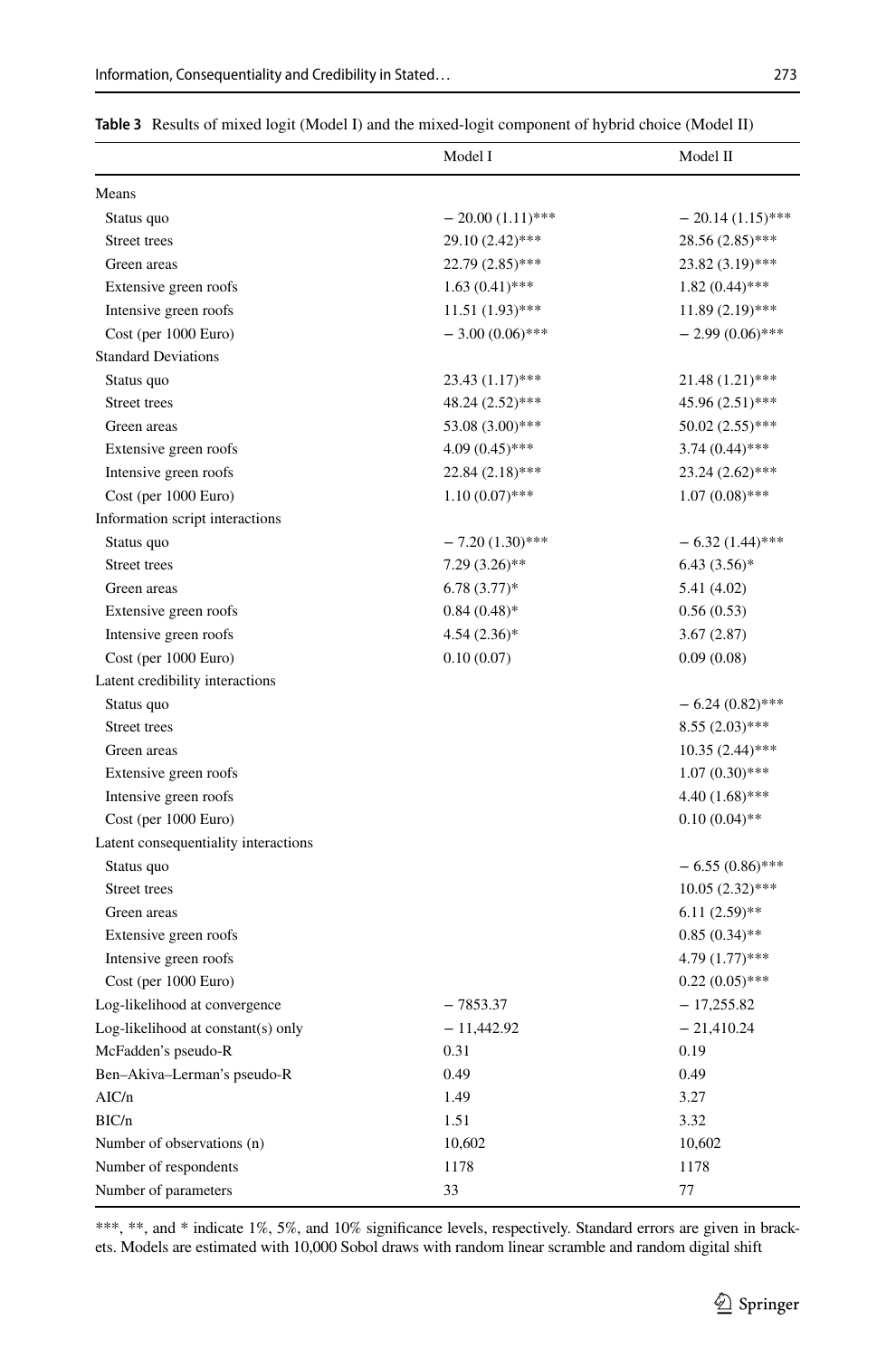|                     | Stated credibility |                   |                   |                   |
|---------------------|--------------------|-------------------|-------------------|-------------------|
|                     | Street trees       | Extensive roofs   | Intensive roofs   | Green areas       |
| Latent credibility  | $0.47(0.04)$ ***   | $0.41(0.04)$ ***  | $1.41(0.13)$ ***  | $1.40(0.13)$ ***  |
| Cutoff 1            | $-2.03(0.10)$ ***  | $-1.62(0.07)$ *** | $-1.71(0.12)$ *** | $-2.32(0.15)$ *** |
| Cutoff <sub>2</sub> | $-0.73(0.03)$ ***  | $-0.60(0.05)$ *** | $0.35(0.05)$ ***  | $-0.22(0.05)$ *** |
| Cutoff 3            | $-0.29(0.04)$ ***  | $-0.00(0.05)$     | $1.52(0.05)$ ***  | $0.84(0.11)$ ***  |
| Cutoff <sub>4</sub> | $1.30(0.04)$ ***   | $1.55(0.12)$ ***  | $3.21(0.13)$ ***  | $2.70(0.11)$ ***  |

<span id="page-17-0"></span>**Table 4** Model II—measurement equations for credibility (ordered probit)

\*\*\*, \*\*, and \* indicate 1%, 5%, and 10% significance levels, respectively. Standard errors are given in brackets. WTP coefficients take into account scaling of the cost variable and thus are denoted in one euro units. Models are estimated with 10,000 Sobol draws with random linear scramble and random digital shift

<span id="page-17-1"></span>

| Table 5 Model II-measurement<br>equations for consequentiality |                              | Stated consequentiality |                   |
|----------------------------------------------------------------|------------------------------|-------------------------|-------------------|
| (ordered probit)                                               |                              | Payment                 | Policy            |
|                                                                | Latent consequen-<br>tiality | $0.79(0.13)$ ***        | $1.14(0.25)$ ***  |
|                                                                | Cutoff 1                     | $-1.42(0.11)$ ***       | $-2.00(0.26)$ *** |
|                                                                | Cutoff <sub>2</sub>          | 0.20(0.16)              | $-0.43(0.06)$ *** |
|                                                                | Cutoff 3                     | $0.97(0.24)$ ***        | $0.33(0.06)$ ***  |
|                                                                | Cutoff <sub>4</sub>          | $2.31(0.36)$ ***        | $1.81(0.07)$ ***  |

\*\*\*, \*\*, and \* indicate 1%, 5%, and 10% significance levels, respectively. Standard errors are given in brackets. WTP coefficients take into account scaling of the cost variable and thus are denoted in one euro units. Models are estimated with 10,000 Sobol draws with random linear scramble and random digital shift

<span id="page-17-2"></span>

| <b>Table 6</b> Model II-structural<br>equations |                    | Latent credibility | Latent consequentiality |
|-------------------------------------------------|--------------------|--------------------|-------------------------|
|                                                 | Information script | $0.08(0.04)$ **    | 0.04(0.04)              |
|                                                 |                    |                    |                         |

\*\*\*, \*\*, and \* indicate 1%, 5%, and 10% significance levels, respectively. Standard errors are given in brackets. Models are estimated with 10,000 Sobol draws with random linear scramble and random digital shift

The interactions of the latent consequentiality with all non-cost attributes are also statistically signifcantly positive, confrming hypothesis 4. That is, respondents who perceive the survey as more consequential are willing to pay more for the extensions of the green climate change adaptation measures. The size of the consequentiality interactions is similar to the credibility interactions. One standard deviation change in the latent consequentiality corresponds to a change from the mean willingness to pay in the *No Script* sample by 0.85 euros for extensive green roofs to 10.05 euros for street trees. The interaction of the latent consequentiality with the status quo is statistically signifcantly negative. Respondents who perceive the survey as more consequential by one standard deviation in the latent variable are willing to pay 6.55 euros more for one of the two combinations of green climate change adaptation measures than for the status quo, holding all attributes constant.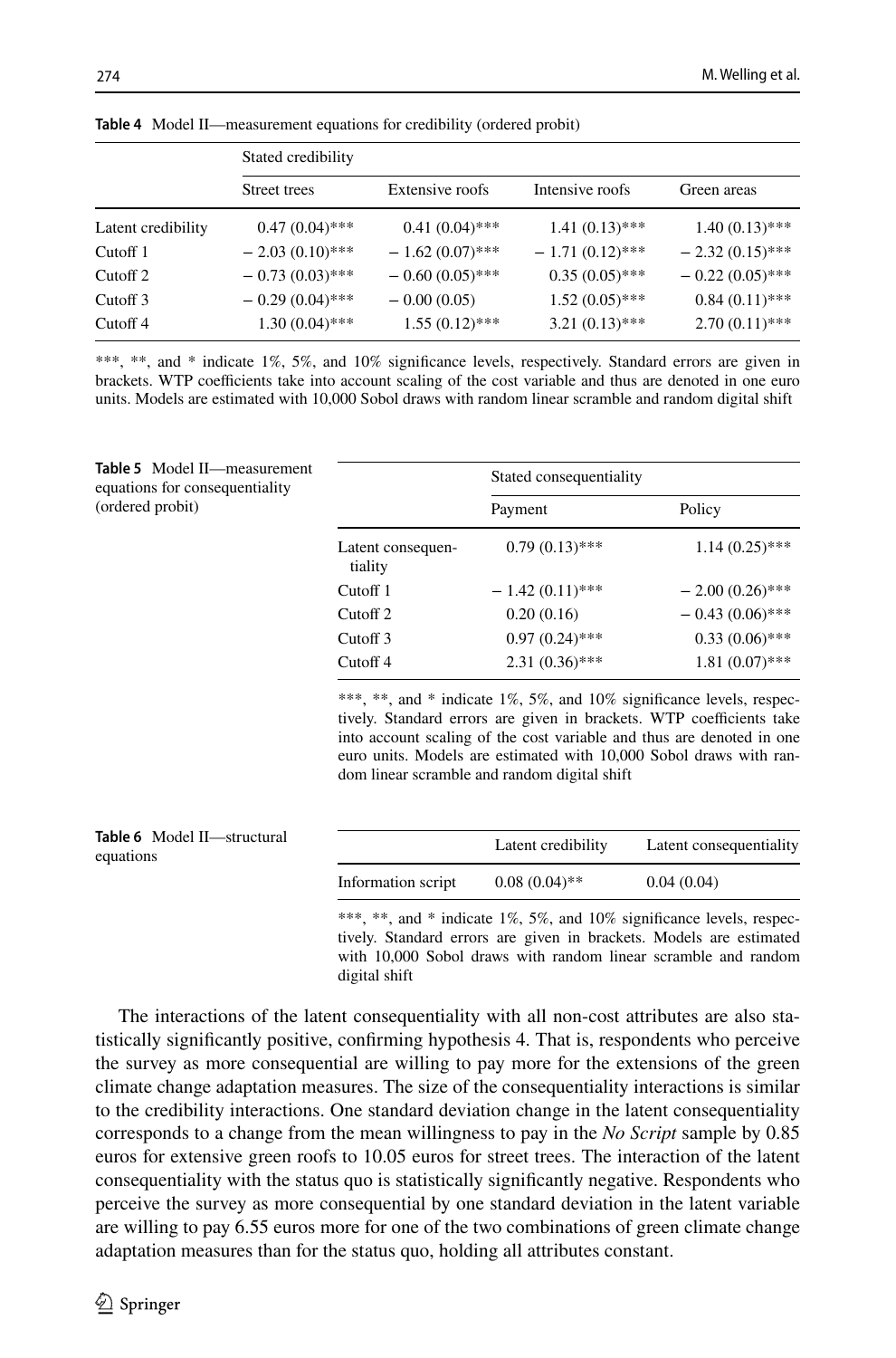## **6 Discussion and Conclusions**

We analyze two pathways which can potentially explain efects of information about the valuation scenario on stated preferences: information scripts could infuence perceptions of the survey consequentiality and the scenario credibility, which in turn may matter for stated preferences. While stated preference studies on information efects consider a wide range of types of information, our empirical research focuses on information about the policy context of the valuation scenario. We use a split sample approach in a discrete choice experiment survey concerning preferences for green climate change adaptation measures in the German city of Bremen. All respondents are provided with necessary information for understanding the valuation scenario, half of the respondents see additional information about the climate adaptation strategy that the measures are part of. We investigate whether diferences in stated preferences between the two samples can be explained by the information-induced shifts in consequentiality and credibility perceptions, using a mixed logit model and a hybrid choice model.

Our results confrm that the information efects frequently found for various environmental goods (e.g., Bateman and Mawby [2004](#page-24-5); Rambonilaza and Brahic [2016](#page-25-6); Vanermen et al. [2021](#page-26-2)) also emerge in the context of urban green and climate change adaptation. Facing the additional information about the climate adaptation context of the valuation scenario increases willingness to pay for the urban green measures. To investigate whether shifts in the perceptions of consequentiality and credibility may explain this efect, we analyze two parts of the pathways separately. First, our data suggests that the information script strengthens the credibility perceptions, while its effect on consequentiality perceptions is small and not statistically significant. Second, we observe that stronger perceptions of both consequentiality and credibility correspond to larger willingness to pay. These results indicate that a shift in credibility might explain part of the information efect: the information script strengthens perceptions of the credibility of the policy change, which in turn is positively related to willingness to pay for the proposed change. On the other hand, because the efect of the information script on perceptions of the survey consequentiality is small and insignifcant, this pathway appears unlikely to explain a meaningful portion of the information efect in our case study. Our results suggest that both perception pathways cannot be responsible for a major part of the information efect: in the hybrid model that controls for the two perception pathways with latent variables, the willingness to pay for all attributes is still signifcantly larger in the sample seeing the additional information than in the sample that does not.

There are some methodological limitations of our research. The hybrid choice approach prevents measurement errors in modelling responses to the questions on credibility and consequentiality perceptions leading to endogeneity, but it does not protect from other causes of endogeneity. First, the elicited preferences might infuence the self-reported perceptions, not the other way around, as we elicit the perceptions after preference elicitation. Recent research has shown that the position of the perception elicitation has an efect on both perceptions and stated prefer-ences (Lloyd-Smith et al. [2019;](#page-25-5) Zawojska et al. [2019a,](#page-26-10) [b\)](#page-26-11), which indicates potential endogeneity between the two. Second, there might be an omitted variable that infuences both self-reported perceptions and stated preferences (Chorus and Kroesen [2014\)](#page-24-16). In these two cases, the direction of the causality between the unobservable perceptions and stated preferences is not clear which may lead to endogeneity issues (Mariel and Meyerhoff [2016](#page-25-24); Walker and Ben-Akiva [2002](#page-26-19)). Given these concerns, some caution is needed towards the results about the credibility perception pathway. However, potential endogeneity does not afect our fndings that the information script strengthens credibility perceptions and afects stated preferences, because they are based on the randomized exogenous treatment.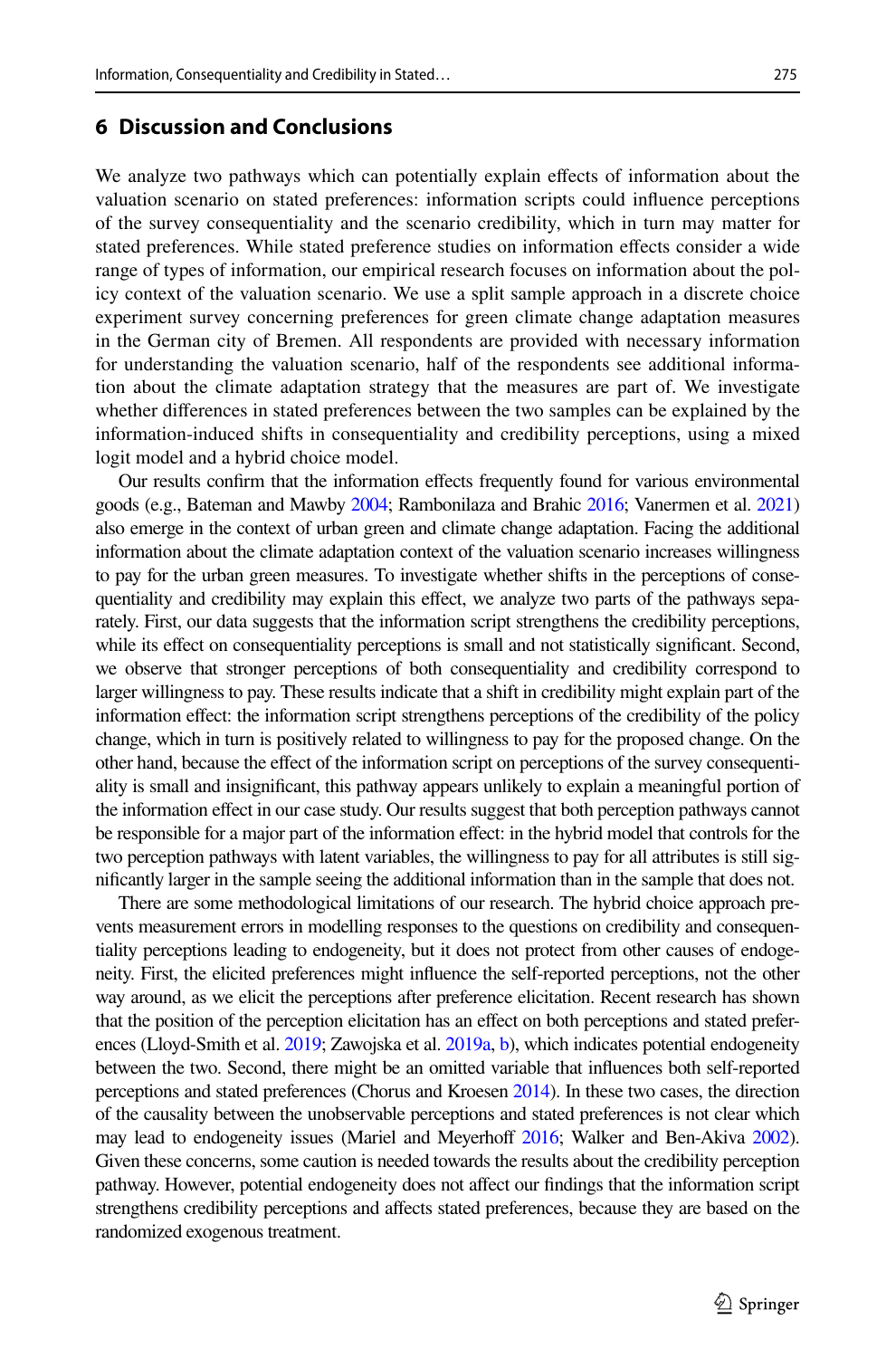Our study uses a new approach for analyzing how information about the valuation scenario afects stated preferences by applying the hybrid mixed logit framework. This gives rise to several potential future directions of research. First, various other potential pathways might explain the efect of an information script on stated preferences. We only investigate the pathways via consequentiality and credibility perceptions. Further research could examine other pathways such as knowledge on the good to be valued, attitudes towards the good or policy scenario, perceived demand from the experimenter, cognitive availability and trust in institutions.

Second, previous studies by Hoevenagel and van der Linden ([1993\)](#page-25-2), Ajzen et al. ([1996](#page-24-7)); Hasselström and Håkansson ([2014\)](#page-25-10), Czajkowski et al. [\(2016\)](#page-24-1) and Yang and Hobbs ([2020](#page-26-3)) show that efects of the information about the valuation scenario on stated preferences can depend on the style, length and valence of the information script. We designed a brief information script that could plausibly afect stated preferences as well as perceptions of the survey consequentiality and scenario credibility. However, designing a script that has an even larger efect on stated preferences could improve the precision of decomposing its efect into several pathways. Information about the policy context, as in our case study, might also lead to a diferent efect than information about other aspects of the valuation scenario, such as information about the current state or the content, extent, expected outcomes or mechanism of the policy change. It would be valuable to investigate whether the role of diferent pathways varies for diferent types of scripts.

Third, previous research shows that the efects of information scripts can also depend on the type of good to be valued. The efects are larger if the good is of high personal relevance to the respondents (Ajzen et al. [1996](#page-24-7)), which is likely the case for urban green and adaptation to climate change in the respondents' city of residence. Further, information efects are larger if the good is unfamiliar or non-use values are important (Bateman and Mawby [2004](#page-24-5)). Green areas, green roofs and street trees in our study have some non-use value, but may be familiar to most of the respondents. A similar information script might cause a larger information efect in the valuation of a less familiar but still personally relevant good, which again would allow a more precise decomposition of the efect into several pathways.

Our results have practical implications for stated preference surveys. The perceived credibility of the scenario is often overlooked, and there is little advice on how it can be reinforced. Our results show that a brief information script on the policy context of the evaluated policy scenario can strengthen credibility perceptions. In our study, the information script improved perceived credibility more than the more frequently studied consequentiality perceptions. Stated preference practitioners should incorporate efective information scripts because a credible valuation scenario is desirable for valid value estimates (Johnston et al. [2017\)](#page-25-1). In addition, follow-up questions on perceived credibility should be incorporated (such as those described in Sect. [3.3](#page-7-1).) to assess whether the information provided is sufficient for valid value estimates. Further, our results indicate that strengthening credibility perceptions with information scripts about the valuation scenario may in turn afect stated preferences. This suggests that when including additional information intended to improve credibility, changes in value estimates are a desirable consequence rather than a sign of bias. However, a significant part of the effect of the script on stated preferences cannot be attributed to the pathways via credibility or consequentiality. This demands pretesting to determine whether the survey information about the valuation scenario afects stated preferences via potentially desirable pathways such as learning or stronger perceptions of credibility and consequentiality, or undesirable pathways such as availability heuristics or an experimenter demand effect.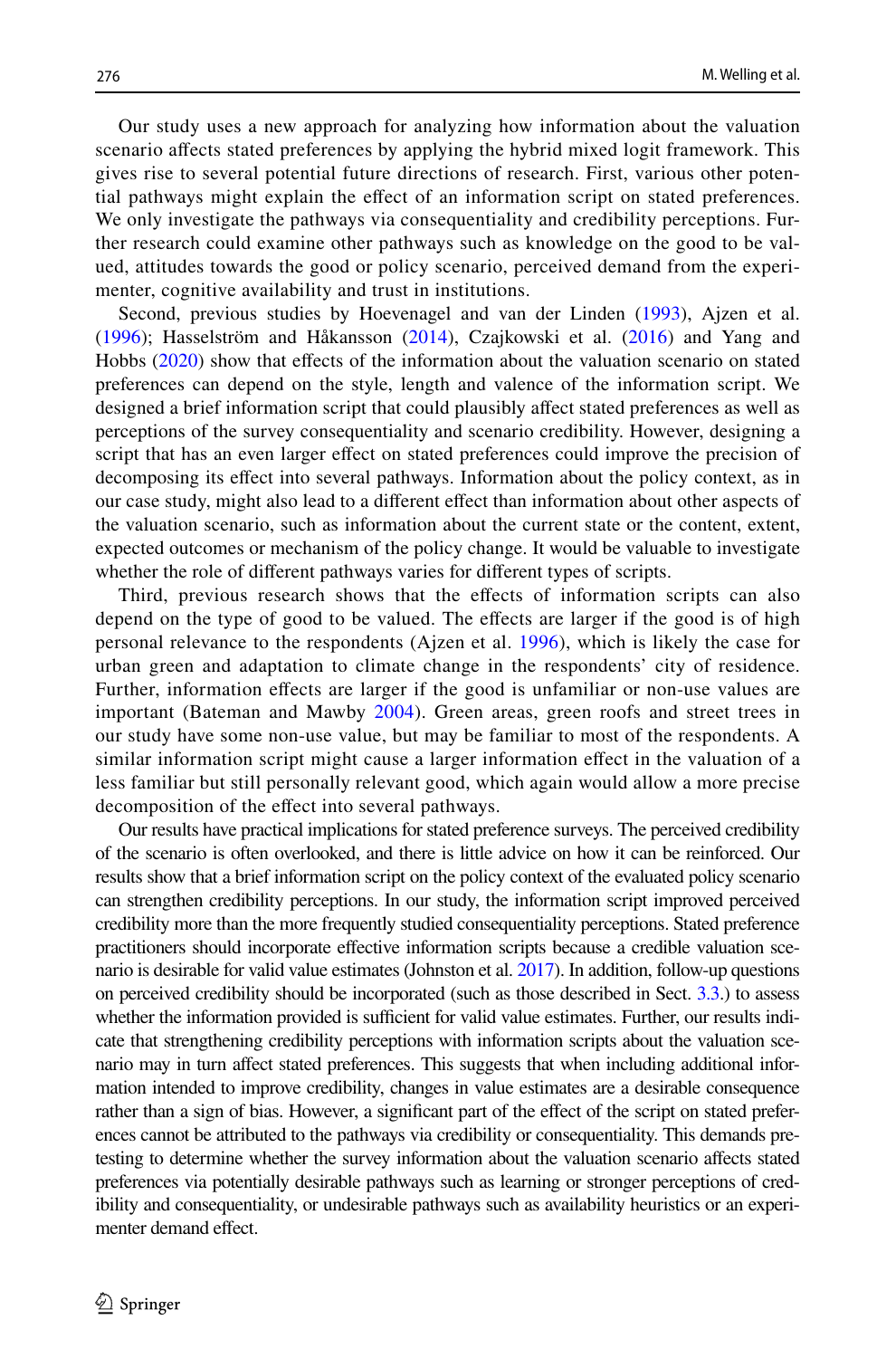# **Appendix**

See Tables [7](#page-20-0), [8](#page-22-0), [9](#page-23-0), [10](#page-23-1) and [11.](#page-23-2)

<span id="page-20-0"></span>

| Table 7 Results of Model<br>III—mixed logit model with |                                                   | Model III           |
|--------------------------------------------------------|---------------------------------------------------|---------------------|
| perception interactions                                | Means                                             |                     |
|                                                        | Status quo                                        | $-20.77(1.27)$      |
|                                                        | Street trees                                      | 30.48 (2.74)        |
|                                                        | Green areas                                       | 24.28 (3.08)***     |
|                                                        | Extensive green roofs                             | $1.61(0.43)$ ***    |
|                                                        | Intensive green roofs                             | $12.04(2.08)$ ***   |
|                                                        | Cost (per 1000 Euro)                              | $-2.97(0.06)$       |
|                                                        | Standard deviations                               |                     |
|                                                        | Status quo                                        | 21.61 (1.10)        |
|                                                        | Street trees                                      | 45.88 (2.35)        |
|                                                        | Green areas                                       | 51.62 (2.82)        |
|                                                        | Extensive green roofs                             | 3.98(0.42)          |
|                                                        | Intensive green roofs                             | 22.16 (2.07)        |
|                                                        | Cost (per 1000 Euro)                              | $-1.06(0.08)$       |
|                                                        |                                                   |                     |
|                                                        | Information script interactions                   | $-5.86(1.36)$ ***   |
|                                                        | Status quo                                        |                     |
|                                                        | Street trees                                      | $6.13(3.40)$ *      |
|                                                        | Green areas                                       | 5.29 (3.88)         |
|                                                        | Extensive green roofs                             | 0.82(0.51)          |
|                                                        | Intensive green roofs                             | $4.13(2.48)$ *      |
|                                                        | Cost (per 1000 Euro)                              | 0.07(0.08)          |
|                                                        | Credibility of trees interactions                 |                     |
|                                                        | Status quo                                        | $-0.49(0.64)$       |
|                                                        | Street trees                                      | 1.85(1.26)          |
|                                                        | Credibility of green areas interactions           |                     |
|                                                        | Status quo                                        | $-0.84(0.64)$       |
|                                                        | Green areas                                       | $3.02(1.56)$ *      |
|                                                        | Credibility of extensive green roofs interactions |                     |
|                                                        | Status quo                                        | $-2.85(0.64)$ ***   |
|                                                        | Extensive green roofs                             | 0.23(0.25)          |
|                                                        | Credibility of intensive green roofs interactions |                     |
|                                                        | Status quo                                        | $-2.32(0.86)$ ***   |
|                                                        | Intensive green roofs                             | 1.39(1.20)          |
|                                                        | Policy consequentiality interactions              |                     |
|                                                        | Status quo                                        | $- 2.10 (0.80)$ *** |
|                                                        | Street trees                                      | $5.01(1.83)$ ***    |
|                                                        | Green areas                                       | $4.41(2.13)$ **     |
|                                                        | Extensive green roofs                             | $0.54(0.28)$ *      |
|                                                        | Intensive green roofs                             | 2.25(1.40)          |
|                                                        | Cost (per 1000 Euro)                              | $0.14(0.04)$ ***    |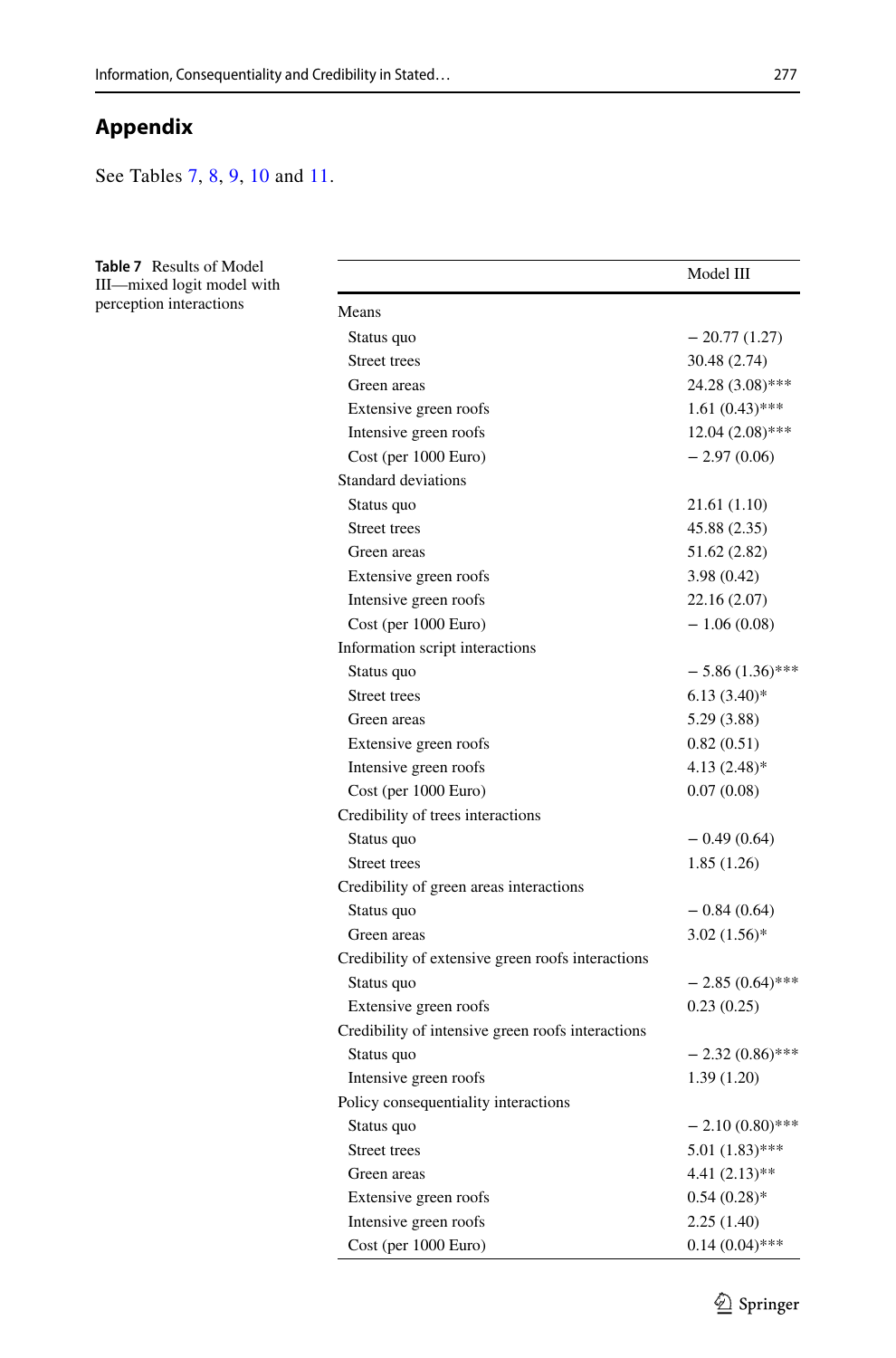|                                       | Model III         |
|---------------------------------------|-------------------|
| Payment consequentiality interactions |                   |
| Status quo                            | $-3.34(0.69)$ *** |
| <b>Street trees</b>                   | $5.23(1.79)$ ***  |
| Green areas                           | $3.79(2.12)$ *    |
| Extensive green roofs                 | 0.37(0.27)        |
| Intensive green roofs                 | $2.49(1.36)$ *    |
| Cost (per 1000 Euro)                  | $0.07(0.04)$ *    |
| Log-likelihood at convergence         | $-7798.32$        |
| $Log-likelihood$ at constant(s) only  | $-11,442.92$      |
| McFadden's pseudo-R                   | 0.32              |
| Ben-Akiva-Lerman's pseudo-R           | 0.50              |
| AIC/n                                 | 1.48              |
| BIC/n                                 | 1.52              |
| Number of observations (n)            | 10,602            |
| Number of respondents                 | 1178              |
| Number of parameters                  | 53                |

\*\*\*, \*\*, and \* indicate 1%, 5%, and 10% significance levels, respectively. Standard errors are given in brackets.Models are estimated with 10,000 Sobol draws with random linear scramble and random digital shift

## **Table 7** (continued)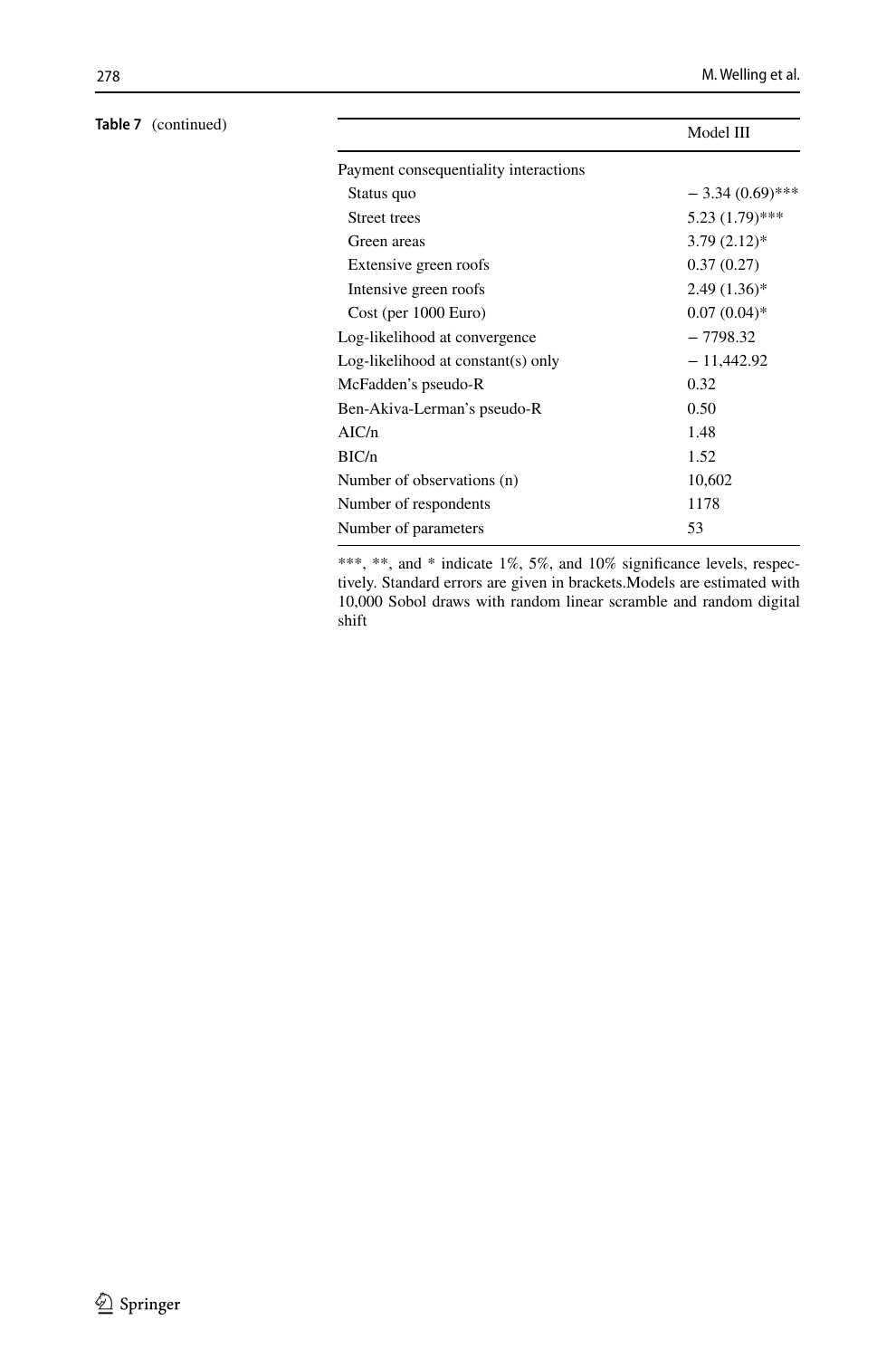<span id="page-22-0"></span>**Table 8** Results of the mixedlogit component of hybrid choice Model IV

|                                      | Model IV           |
|--------------------------------------|--------------------|
| Means                                |                    |
| Status quo                           | $-20.37(1.15)$ *** |
| Street trees                         | 29.28 (2.77)***    |
| Green areas                          | 22.62 (3.16)***    |
| Extensive green roofs                | $1.45(0.45)$ ***   |
| Intensive green roofs                | $11.22(2.16)$ ***  |
| Cost (per 1000 Euro)                 | $-3.01(0.06)$ ***  |
| Standard deviations                  |                    |
| Status quo                           | 21.99 (1.27)***    |
| Street trees                         | 45.28 (2.65)***    |
| Green areas                          | 49.43 (2.66)***    |
| Extensive green roofs                | $3.94(0.44)$ ***   |
| Intensive green roofs                | 22.34 (2.38)***    |
| Cost (per 1000 Euro)                 | $1.11(0.07)$ ***   |
| Information script interactions      |                    |
| Status quo                           | $-8.50(1.48)$ ***  |
| Street trees                         | $9.56(3.51)$ ***   |
| Green areas                          | $8.42(4.00)$ **    |
| Extensive green roofs                | $0.97(0.55)*$      |
| Intensive green roofs                | $5.91(2.85)$ **    |
| Cost (per 1000 Euro)                 | $0.15(0.08)*$      |
| Latent credibility interactions      |                    |
| Status quo                           | $-6.60(0.78)$ ***  |
| Street trees                         | 8.37 (2.06)***     |
| Green areas                          | 10.85 (2.53)***    |
| Extensive green roofs                | $1.11(0.31)$ ***   |
| Intensive green roofs                | $4.11(1.66)$ **    |
| Cost (per 1000 Euro)                 | $0.10(0.04)$ **    |
| Latent consequentiality interactions |                    |
| Status quo                           | $-7.28(0.88)$ ***  |
| Street trees                         | $9.31(2.22)$ ***   |
| Green areas                          | $6.60(2.51)$ ***   |
| Extensive green roofs                | $0.73(0.35)$ **    |
| Intensive green roofs                | 4.42 (1.81)**      |
| $cost$ (per $1000 Euro$ )            | $0.22(0.05)$ ***   |
| Log-likelihood at convergence        | $-17,240.16$       |
| Log-likelihood at constant(s) only   | $-21,410.24$       |
| McFadden's pseudo-R                  | 0.19               |
| Ben-Akiva-Lerman's pseudo-R          | 0.49               |
| AIC/n                                | 3.27               |
| BIC/n                                | 3.33               |
| Number of observations (n)           | 10,602             |
| Number of respondents                | 1178               |
| Number of parameters                 | 85                 |

\*\*\*, \*\*, and \* indicate 1%, 5%, and 10% significance levels, respectively. Standard errors are given in brackets. Models are estimated with 10,000 Sobol draws with random linear scramble and random digital shift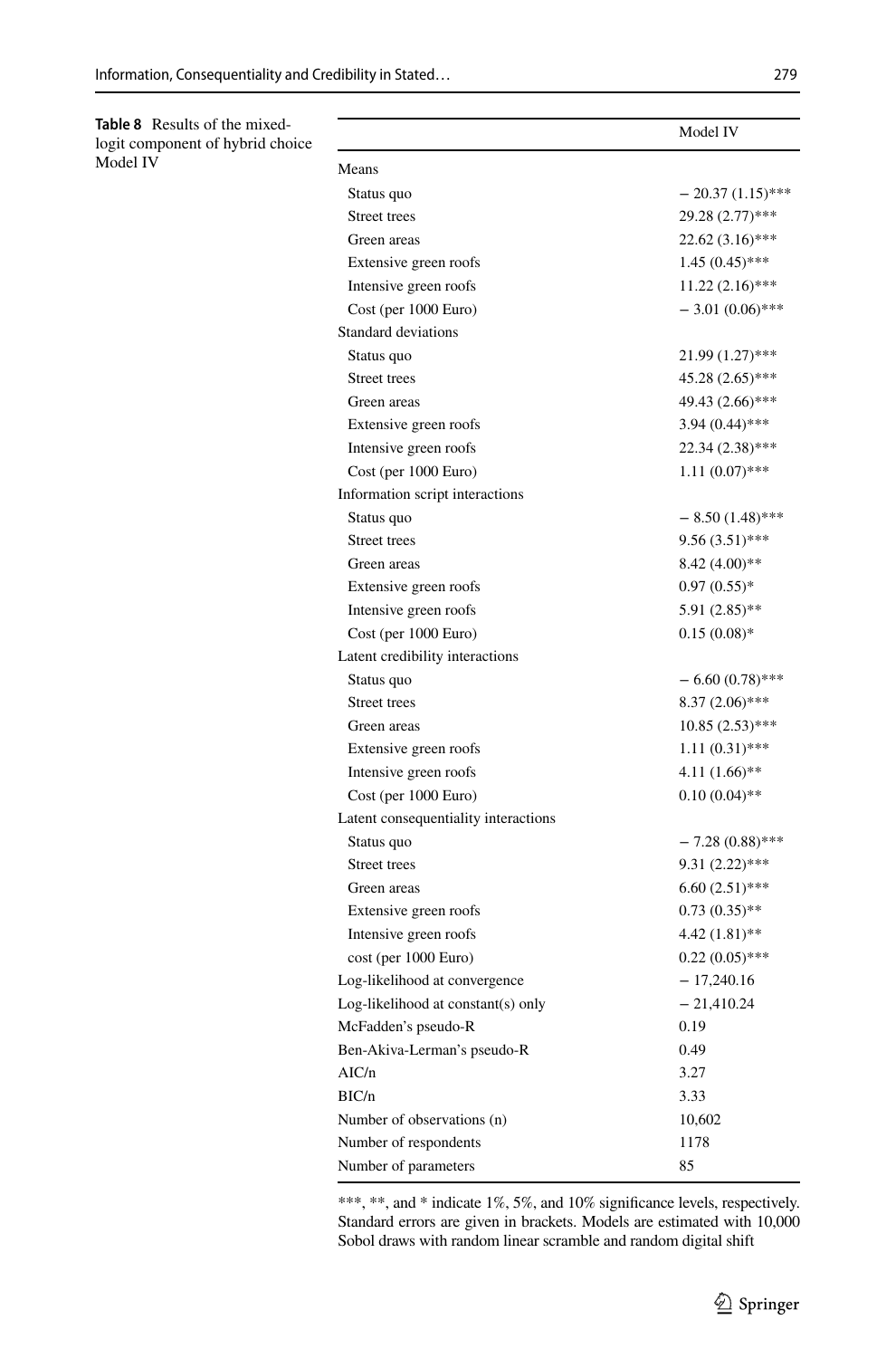|                     | Stated credibility |                   |                   |                   |
|---------------------|--------------------|-------------------|-------------------|-------------------|
|                     | Street trees       | Extensive roofs   | Intensive roofs   | Green areas       |
| Latent credibility  | $0.47(0.04)$ ***   | $0.39(0.04)$ ***  | $1.33(0.12)$ ***  | $1.53(0.15)$ ***  |
| Cutoff $1$          | $-2.03(0.10)$ ***  | $-1.61(0.07)$ *** | $-1.65(0.11)$ *** | $-2.47(0.18)$ *** |
| Cutoff <sub>2</sub> | $-0.73(0.13)$ ***  | $-0.60(0.11)$ *** | $0.33(0.05)$ ***  | $-0.24(0.59)$     |
| Cutoff 3            | $-0.29(0.14)$ **   | $-0.00(0.11)$     | $1.45(0.11)$ ***  | 0.88(0.59)        |
| Cutoff 4            | $1.30(0.14)$ ***   | $1.54(0.12)$ ***  | $3.08(0.11)$ ***  | $2.84(0.60)$ ***  |

<span id="page-23-0"></span>**Table 9** Model IV—measurement equations credibility (ordered probit)

\*\*\*, \*\*, and \* indicate 1%, 5%, and 10% significance levels, respectively. Standard errors are given in brackets. WTP coefficients take into account scaling of the cost variable and thus are denoted in one euro units. Models are estimated with 10,000 Sobol draws with random linear scramble and random digital shift

<span id="page-23-1"></span>

| Table 10 Model IV-<br>measurement equations |                              | Stated consequentiality |                   |
|---------------------------------------------|------------------------------|-------------------------|-------------------|
| consequentiality (ordered probit)           |                              | Payment                 | Policy            |
|                                             | Latent consequen-<br>tiality | $0.73(0.10)$ ***        | $1.32(0.30)$ ***  |
|                                             | Cutoff 1                     | $-1.38(0.09)$ ***       | $-2.19(0.33)$ *** |
|                                             | Cutoff <sub>2</sub>          | 0.18(0.14)              | $-0.48(0.03)$ *** |
|                                             | Cutoff 3                     | $0.93(0.14)$ ***        | $0.35(0.04)$ ***  |
|                                             | Cutoff <sub>4</sub>          | $2.22(0.14)$ ***        | $1.96(0.05)$ ***  |

\*\*\*, \*\*, and \* indicate 1%, 5%, and 10% signifcance levels, respectively. Standard errors are given in brackets. WTP coefficients take into account scaling of the cost variable and thus are denoted in one euro units. Models are estimated with 10,000 Sobol draws with random linear scramble and random digital shift

<span id="page-23-2"></span>

| Table 11 Model IV-structural<br>equations |                    | Latent credibility | Latent consequentiality |
|-------------------------------------------|--------------------|--------------------|-------------------------|
|                                           | Information script | $0.10(0.04)$ ***   | 0.05(0.04)              |
|                                           | Male               | 0.02(0.04)         | $-0.01(0.04)$           |
|                                           | University degree  | $-0.08(0.04)$ **   | 0.02(0.04)              |
|                                           | Household size     | $-0.04(0.04)$      | 0.03(0.04)              |
|                                           | Age                | $0.14(0.04)$ ***   | $-0.01(0.04)$           |
|                                           |                    |                    |                         |

\*\*\*, \*\*, and \* indicate 1%, 5%, and 10% significance levels, respectively. Standard errors are given in brackets. Models are estimated with 10,000 Sobol draws with random linear scramble and random digital shift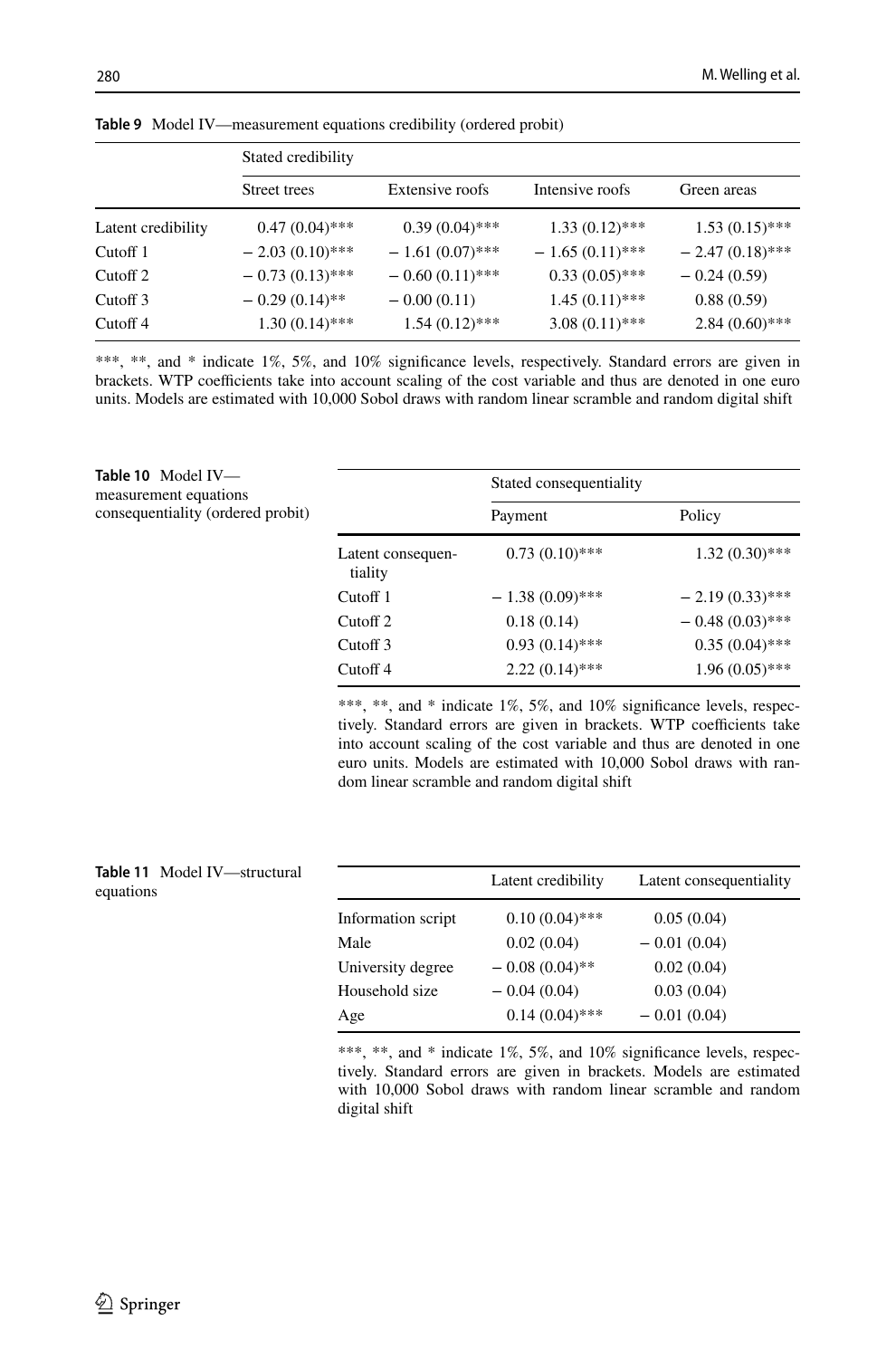**Acknowledgements** We gratefully acknowledge the funding by the German Federal Ministry of Education and Research (FKZ: 01LR1723B, project BREsilient – climate resilient future city Bremen) and the support of the National Science Centre in Poland (Opus 13, grant no. 2017/25/B/HS4/01076). Ewa Zawojska acknowledges the support of the Polish National Agency for Academic Exchange within the Bekker programme.

**Funding** Open Access funding enabled and organized by Projekt DEAL.

**Open Access** This article is licensed under a Creative Commons Attribution 4.0 International License, which permits use, sharing, adaptation, distribution and reproduction in any medium or format, as long as you give appropriate credit to the original author(s) and the source, provide a link to the Creative Commons licence, and indicate if changes were made. The images or other third party material in this article are included in the article's Creative Commons licence, unless indicated otherwise in a credit line to the material. If material is not included in the article's Creative Commons licence and your intended use is not permitted by statutory regulation or exceeds the permitted use, you will need to obtain permission directly from the copyright holder. To view a copy of this licence, visit [http://creativecommons.org/licenses/by/4.0/.](http://creativecommons.org/licenses/by/4.0/)

## **References**

- <span id="page-24-12"></span>Abate TG, Börger T, Aanesen M, Falk-Andersson J, Wyles KJ, Beaumont N (2020) Valuation of marine plastic pollution in the European Arctic: applying an integrated choice and latent variable model to contingent valuation. Ecol Econ 169:106521
- <span id="page-24-7"></span>Ajzen I, Brown TC, Rosenthal LH (1996) Information bias in contingent valuation: efects of personal relevance, quality of information, and motivational orientation. J Environ Econ Manag 30(1):43–57
- <span id="page-24-13"></span>Albaladejo IP, Diaz-Delfa MT (2021) The efects of motivations to go to the country on rural accommodation choice: a hybrid discrete choice model. Tour Econ 27(7):1484–1507
- <span id="page-24-5"></span>Bateman IJ, Mawby J (2004) First impressions count: interviewer appearance and information efects in stated preference studies. Ecol Econ 49(1):47–55.<https://doi.org/10.1016/j.ecolecon.2003.12.006>
- <span id="page-24-11"></span>Ben-Akiva M, McFadden D, Train K, Walker J, Bhat C, Bierlaire M, Bolduc D et al (2002) Hybrid choice models: progress and challenges. Mark Lett 13(3):163–75. [https://doi.org/10.1023/a:10202](https://doi.org/10.1023/a:1020254301302) [54301302](https://doi.org/10.1023/a:1020254301302)
- <span id="page-24-8"></span>Bergstrom JC, Stoll JR, Randall A (1990) The impact of information on environmental commodity valuation decisions. Am J Agr Econ 72(3):614–21
- <span id="page-24-6"></span>Berrens RP, Bohara AK, Jenkins-Smith HC, Silva CL, Weimer DL (2004) Information and efort in contingent valuation surveys: application to global climate change using national internet samples. J Environ Econ Manag 47(2):331–63
- <span id="page-24-0"></span>Blomquist GC, Whitehead JC (1998) Resource quality information and validity of willingness to pay in contingent valuation. Resour Energy Econ 20(2):179–96. [https://doi.org/10.1016/S0928-7655\(97\)00035-3](https://doi.org/10.1016/S0928-7655(97)00035-3)
- <span id="page-24-10"></span>Broadbent CD (2012) Hypothetical bias, consequentiality and choice experiments. Econ Bull 32(3):2490–99
- <span id="page-24-2"></span>Carson RT, Groves T (2007) Incentive and informational properties of preference questions. Environ Resource Econ 37(1):181–210.<https://doi.org/10.1007/s10640-007-9124-5>
- <span id="page-24-9"></span>Carson RT, Groves T, List JA (2014) Consequentiality: a theoretical and experimental exploration of a single binary choice. J Assoc Environ Resour Econ 1(1/2):171–207. <https://doi.org/10.1086/676450>
- <span id="page-24-16"></span>Chorus CG, Kroesen M (2014) On the (im-)possibility of deriving transport policy implications from hybrid choice models. Transp Policy 36:217–22
- <span id="page-24-3"></span>Cummings RG, Taylor LO (1999) Unbiased value estimates for environmental goods: a cheap talk design for the contingent valuation method. Am Econ Rev 89(3):649–65.<https://doi.org/10.1257/aer.89.3.649>
- <span id="page-24-15"></span>Czajkowski M, Budziński W (2019) Simulation error in maximum likelihood estimation of discrete choice models. J Choice Model 31:73–85
- <span id="page-24-1"></span>Czajkowski M, Hanley N, LaRiviere J (2016) Controlling for the efects of information in a public goods discrete choice model. Environ Resource Econ 63(3):523–44. <https://doi.org/10.1007/s10640-014-9847-z>
- <span id="page-24-4"></span>Czajkowski M, Vossler C, Budziński W, Wiśniewska A, Zawojska E (2017) Addressing empirical challenges related to the incentive compatibility of stated preferences methods. J Econ Behav Organ 142(October):47–63. <https://doi.org/10.1016/j.jebo.2017.07.023>
- <span id="page-24-14"></span>Daly A, Hess S, Patruni B, Potoglou D, Rohr C (2012) Using ordered attitudinal indicators in a latent variable choice model: a study of the impact of security on rail travel behaviour. Transportation 39(2):267–97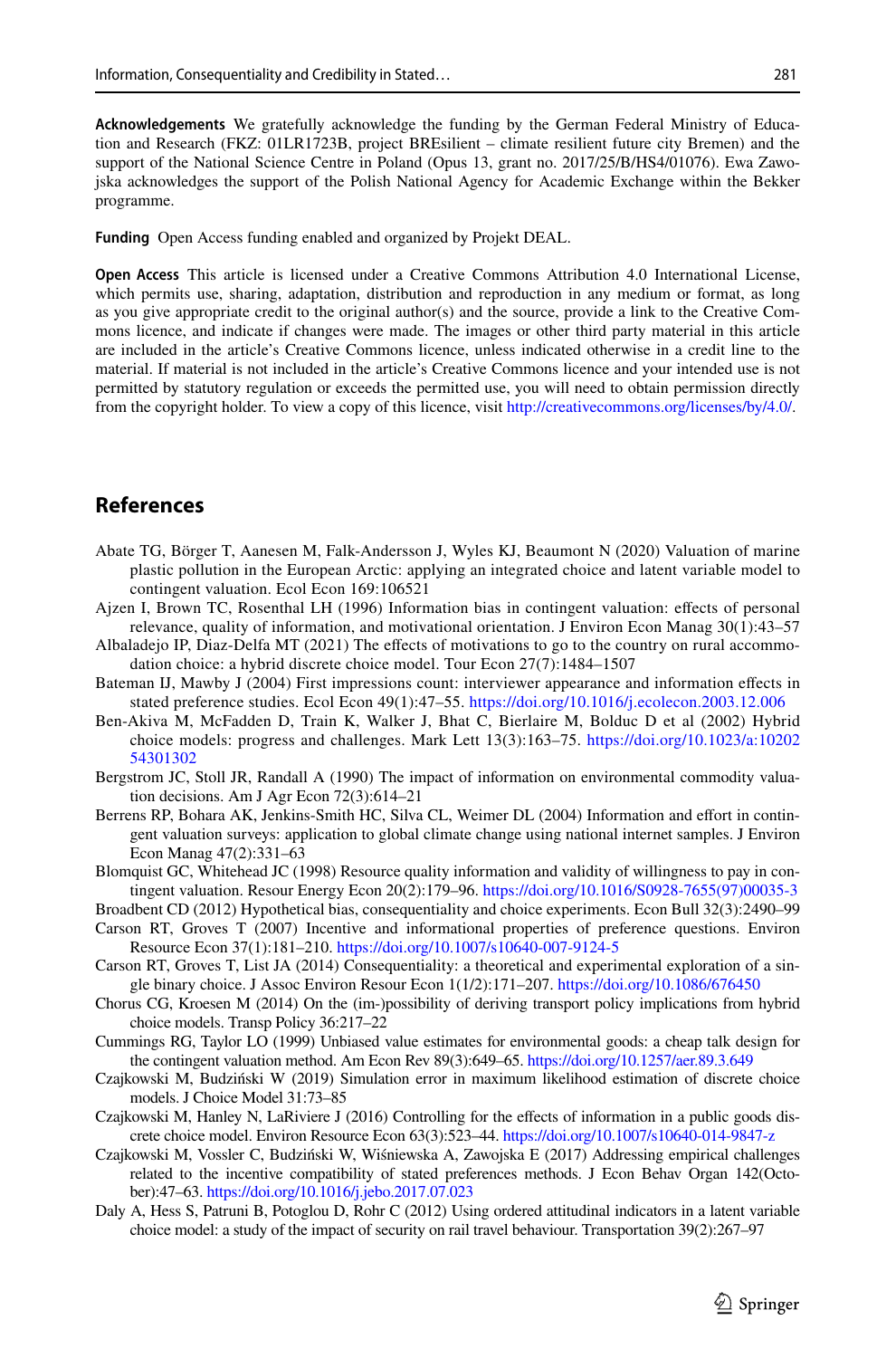- <span id="page-25-12"></span>Dillman DA (2011) Mail and internet surveys: the tailored design method-2007 update with new internet, visual, and mixed-mode guide. Wiley, Hoboken
- <span id="page-25-22"></span>Faccioli M, Czajkowski M, Glenk K, Martin-Ortega J (2020) Environmental attitudes and place identity as determinants of preferences for ecosystem services. Ecol Econ 174:106600
- <span id="page-25-18"></span>Flores NE, Strong A (2007) Cost credibility and the stated preference analysis of public goods. Resour Energy Econ 29(3):195–205
- <span id="page-25-23"></span>Golebiowska B, Bartczak A, Czajkowski M (2020) Energy demand management and social norms. Energies 13(15):3779
- <span id="page-25-21"></span>Greene W (2011) Econometric analysis. Prentice Hall, Hoboken
- <span id="page-25-17"></span>Groothuis PA, Mohr TM, Whitehead JC, Cockerill K (2017) Endogenous consequentiality in stated preference referendum data: the infuence of the randomly assigned tax amount. Land Econ 93(2):258–68. [https://doi.](https://doi.org/10.3368/le.93.2.258) [org/10.3368/le.93.2.258](https://doi.org/10.3368/le.93.2.258)
- <span id="page-25-10"></span>Hasselström L, Håkansson C (2014) Detailed vs. fuzzy information in non-market valuation studies: the role of familiarity. J Environ Plan Manag 57(1):123–43
- <span id="page-25-16"></span>Herriges J, Kling C, Liu C-C, Tobias J (2010) What are the consequences of consequentiality? J Environ Econ Manag 59(1):67–81.<https://doi.org/10.1016/j.jeem.2009.03.004>
- <span id="page-25-9"></span>Hoehn JP, Randall A (2002) The effect of resource quality information on resource injury perceptions and contingent values. Resour Energy Econ 24(1–2):13–31
- <span id="page-25-2"></span>Hoevenagel R, van der Linden JW (1993) Efects of diferent descriptions of the ecological good on willingness to pay values. Ecol Econ 7(3):223–38. [https://doi.org/10.1016/0921-8009\(93\)90005-Q](https://doi.org/10.1016/0921-8009(93)90005-Q)
- <span id="page-25-20"></span>Hole A (2017) DCREATE: Stata module to create efficient designs for discrete choice experiments
- <span id="page-25-1"></span>Johnston RJ, Boyle KJ, Adamowicz W, Bennett J, Brouwer R, Cameron TA, Hanemann WM et al (2017) Contemporary guidance for stated preference studies. J Assoc Environ Resour Econ 4(2):319–405. [https://doi.](https://doi.org/10.1086/691697) [org/10.1086/691697](https://doi.org/10.1086/691697)
- <span id="page-25-25"></span>Jöreskog KG, Goldberger AS (1975) Estimation of a model with multiple indicators and multiple causes of a single latent variable. J Am Stat Assoc 70(351a):631–39
- <span id="page-25-19"></span>Kataria M, Bateman I, Christensen T, Dubgaard A, Hasler B, Hime S, Ladenburg J, Levin G, Martinsen L, Nissen C (2012) Scenario realism and welfare estimates in choice experiments—a non-market valuation study on the European Water Framework Directive. J Environ Manag 94(1):25–33. [https://doi.org/10.1016/j.](https://doi.org/10.1016/j.jenvman.2011.08.010) [jenvman.2011.08.010](https://doi.org/10.1016/j.jenvman.2011.08.010)
- <span id="page-25-3"></span>Ladenburg J, Olsen SB (2014) Augmenting short cheap talk scripts with a repeated opt-out reminder in choice experiment surveys. Resour Energy Econ 37(August):39–63. [https://doi.org/10.1016/j.reseneeco.2014.05.](https://doi.org/10.1016/j.reseneeco.2014.05.002) [002](https://doi.org/10.1016/j.reseneeco.2014.05.002)
- <span id="page-25-14"></span>Liebe U, Hundeshagen C, Beyer H, von Cramon-Taubadel S (2016) Context efects and the temporal stability of stated preferences. Soc Sci Res 60(November):135–47.<https://doi.org/10.1016/j.ssresearch.2016.04.013>
- <span id="page-25-5"></span>Lloyd-Smith P, Adamowicz W, Dupont D (2019) Incorporating stated consequentiality questions in stated preference research. Land Econ 95(3):293–306. <https://doi.org/10.3368/le.95.3.293>
- <span id="page-25-7"></span>MacMillan D, Hanley N, Lienhoop N (2006) Contingent valuation: environmental polling or preference engine? Ecol Econ 60(1):299–307. <https://doi.org/10.1016/j.ecolecon.2005.11.031>
- <span id="page-25-24"></span>Mariel P, Meyerhoff J (2016) Hybrid discrete choice models: gained insights versus increasing effort. Sci Total Environ 568:433–43
- <span id="page-25-26"></span>McFadden D (1974) Conditional logit analysis of qualitative choice behavior. Frontiers in econometrics. Academic Press, Cambridge
- <span id="page-25-11"></span>Moore DW (2002) Measuring new types of question-order effects: additive and subtractive. Public Opin Q 66(1):80–91
- <span id="page-25-0"></span>Munro Al, Hanley ND (2001) Information, uncertainty, and contingent valuation. In: Valuing environmental preferences. Oxford University Press, pp 258–279. <https://doi.org/10.1093/0199248915.003.0009>
- <span id="page-25-8"></span>Needham K, Czajkowski M, Hanley N, LaRiviere J (2018) What is the causal impact of information and knowledge in stated preference studies? Resour Energy Econ 54:69–89
- <span id="page-25-4"></span>Oehlmann M, Meyerhof J (2017) Stated preferences towards renewable energy alternatives in Germany do the consequentiality of the survey and trust in institutions matter? J Environ Econ Policy 6(1):1–16. <https://doi.org/10.1080/21606544.2016.1139468>
- <span id="page-25-13"></span>Pouta E (2004) Attitude and belief questions as a source of context efect in a contingent valuation survey. J Econ Psychol 25(2):229–42. [https://doi.org/10.1016/S0167-4870\(02\)00170-8](https://doi.org/10.1016/S0167-4870(02)00170-8)
- <span id="page-25-15"></span>Quidt D, Jonathan JH, Roth C (2018) Measuring and bounding experimenter demand. Am Econ Rev 108(11):3266–3302
- <span id="page-25-6"></span>Rambonilaza T, Brahic E (2016) Non-market values of forest biodiversity and the impact of informing the general public: insights from generalized multinomial logit estimations. Environ Sci Policy 64:93–100
- <span id="page-25-27"></span>Raveau S, Yanez MF, de DiosJuan O (2012) Practical and empirical identifability of hybrid discrete choice models. Transp Res Part B Methodol 46(10):1374–1383